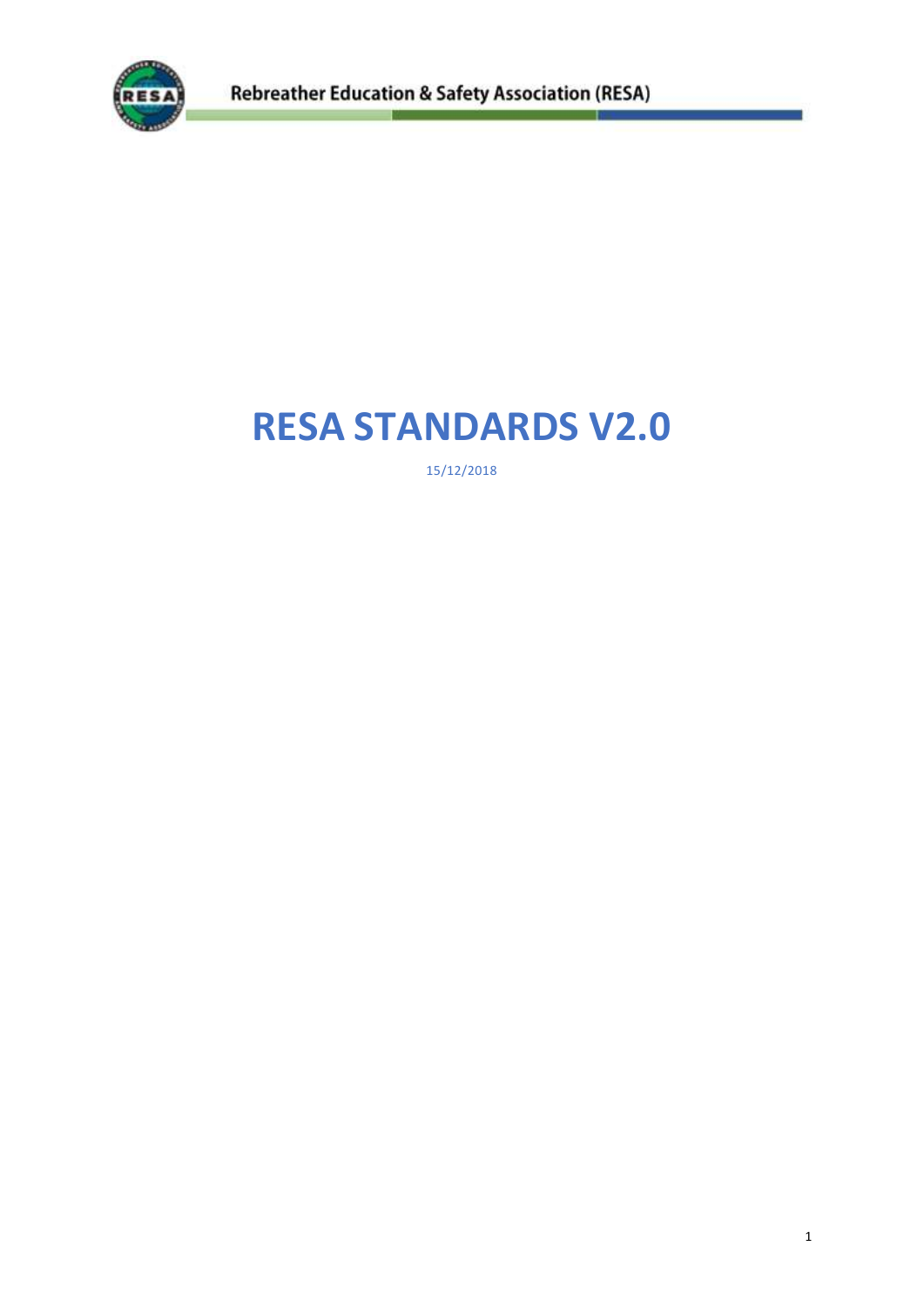

# **TABLE OF CONTENTS**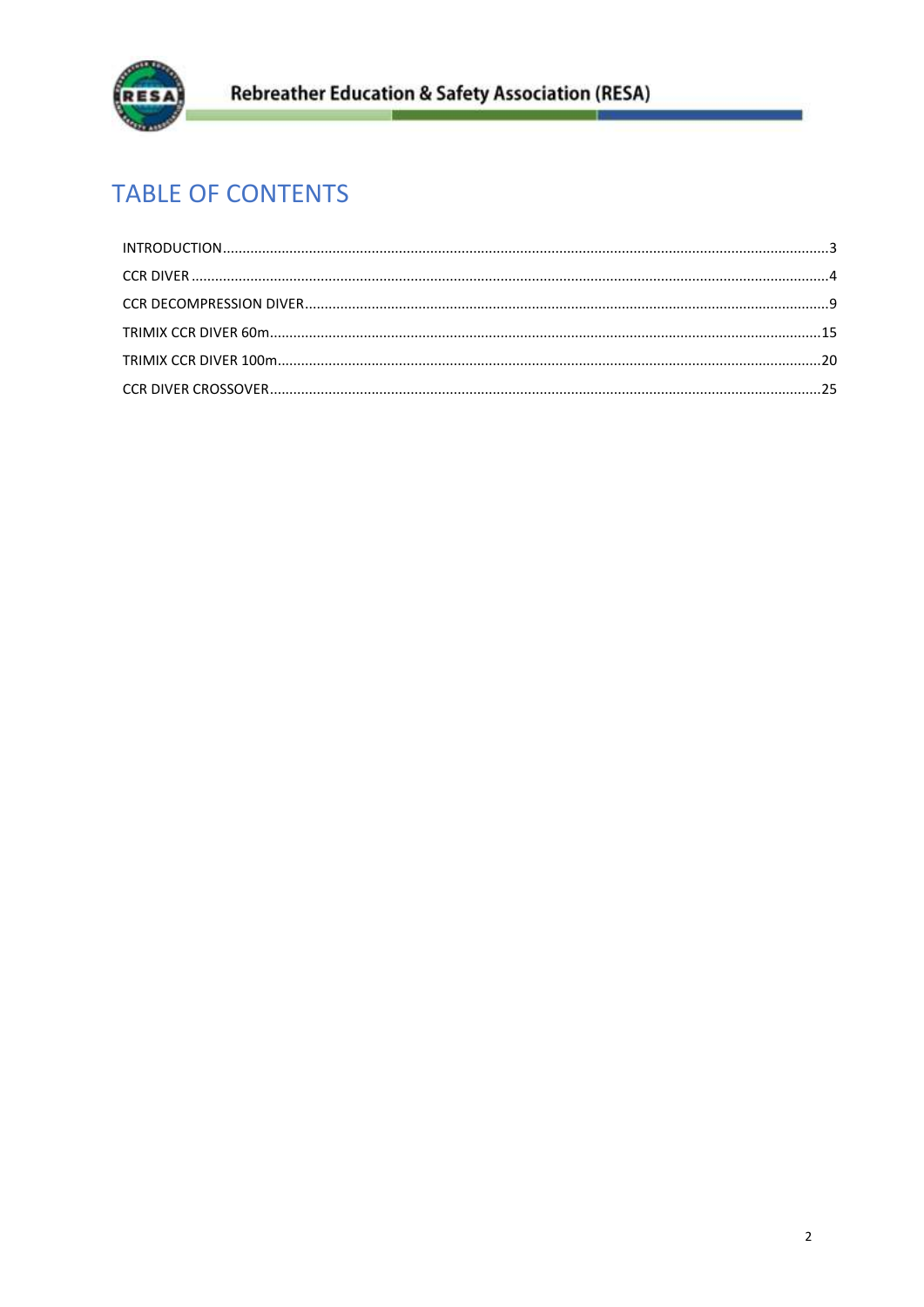

# <span id="page-2-0"></span>INTRODUCTION

# INTENT

This document describes the minimum requirements that need to be met for a student to learn how to use a closed circuit rebreather ("CCR") for all course levels from using air diluent at 30 meters up to trimix for a maximum depth up to 100 meters.

These standards are meant to be minimum requirements across all units regardless of manufacturer. Individual manufacturers reserve the right to add additional requirement for CCR divers to learn how to use their rebreathers safely, including unit-specific procedures and additional classroom or in-water training. Training organizations may add additional requirements to these minimum training standards.

RESA is publishing these minimum training standards so that every rebreather student and diver will have an understanding and expectation of what should be taught in their CCR diver classes. If topics are skipped during training, the student will know that they are not being provided with a full program of learning. These RESA minimum training standards are an integral part of the manufacturers' minimum standards.

RESA encourages training organizations to meet these minimum standards in their instruction of rebreather divers. These are the global industry standards for CCR education and training, and it is the intention of RESA's members that these minimum standards shall be met or exceeded regardless of the location where training is received or the individual organization or instructor providing training. If there is a discrepancy between the RESA minimum standards and the minimum training standards of any training agency or organization, the RESA standards shall supersede the conflicting standard(s).

Dive safely !

RESA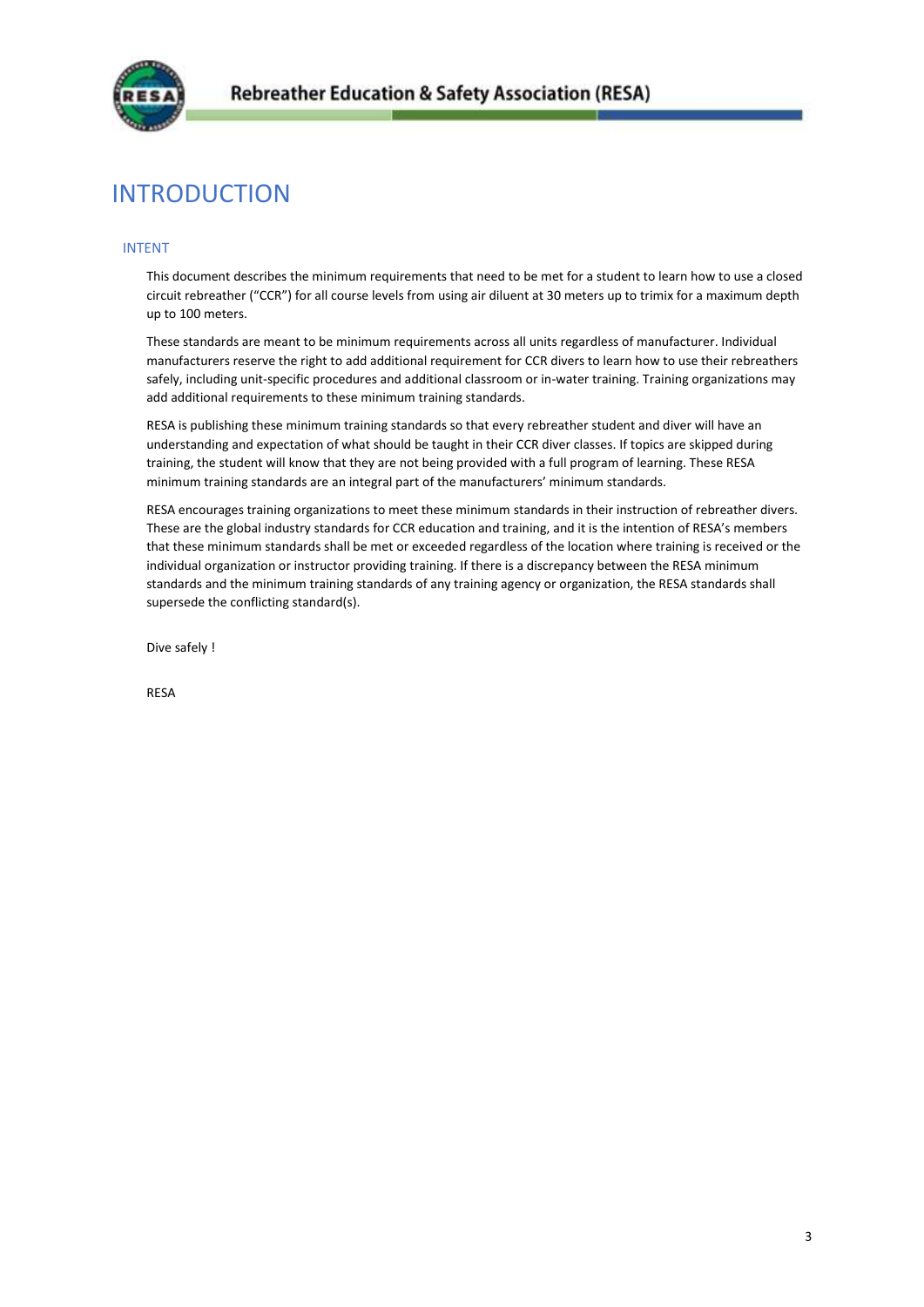

# <span id="page-3-0"></span>CCR DIVER

# INTENT

The CCR Diver program provides divers with the knowledge and training necessary to independently plan and conduct unit specific no decompression closed-circuit rebreather (CCR) dives to a maximum depth of 30 meters, using a manufacturer approved CCR unit with air as diluent utilizing CCR Diving procedures with a dive buddy diving on a rebreather or diving open circuit.

# REQUIRED INSTRUCTOR RATING

An active status unit-specific CCR Instructor or higher may conduct the unit-specific CCR Diver program.

# TEACHING RATIOS

- The maximum number of students for CCR training is 3:1
- The maximum number of students for no-decompression CCR training where one (1) student is making a crossover or doing a refresher is 4:1

#### STUDENT PREREQUISITES

- Nitrox certification
- Have logged 20 open water dives
- Minimum age: 18

#### DURATION

- Recommended hours for course completion: 40
- Minimum number of days: 4
- Minimum number of hours for Academics and Dry practical: 8

# MATERIALS AND EQUIPMENT

#### **The minimum required student and Instructor equipment for this program includes:**

- A complete CCR Unit that Is compliant with local laws, is approved by the training agency and is properly functioning and has no non-manufacturer approved modifications
- A single off-board bailout gas suitable for a safe return to the surface from the planned maximum depth including all safety and decompression stops in the event of an emergency
- For Open water and lake environments with the exception of daylight cavern environments a Delayed Surface Marker Buoy (DSMB) and a spool / reel appropriate for the planned dive depth.
- A cutting device
- Access to an appropriate gas analyzer

#### *All skills must be demonstrated by the instructor on the specific unit being trained.*

#### **The minimum required student and instructor materials for this program includes:**

- Manufacturer's unit specific user manual
- Agency student training manual or online training course
- Agency instructor manual (electronic instructor manuals meet this requirement)
- Course liability release and assumption of risk (in accordance with local laws)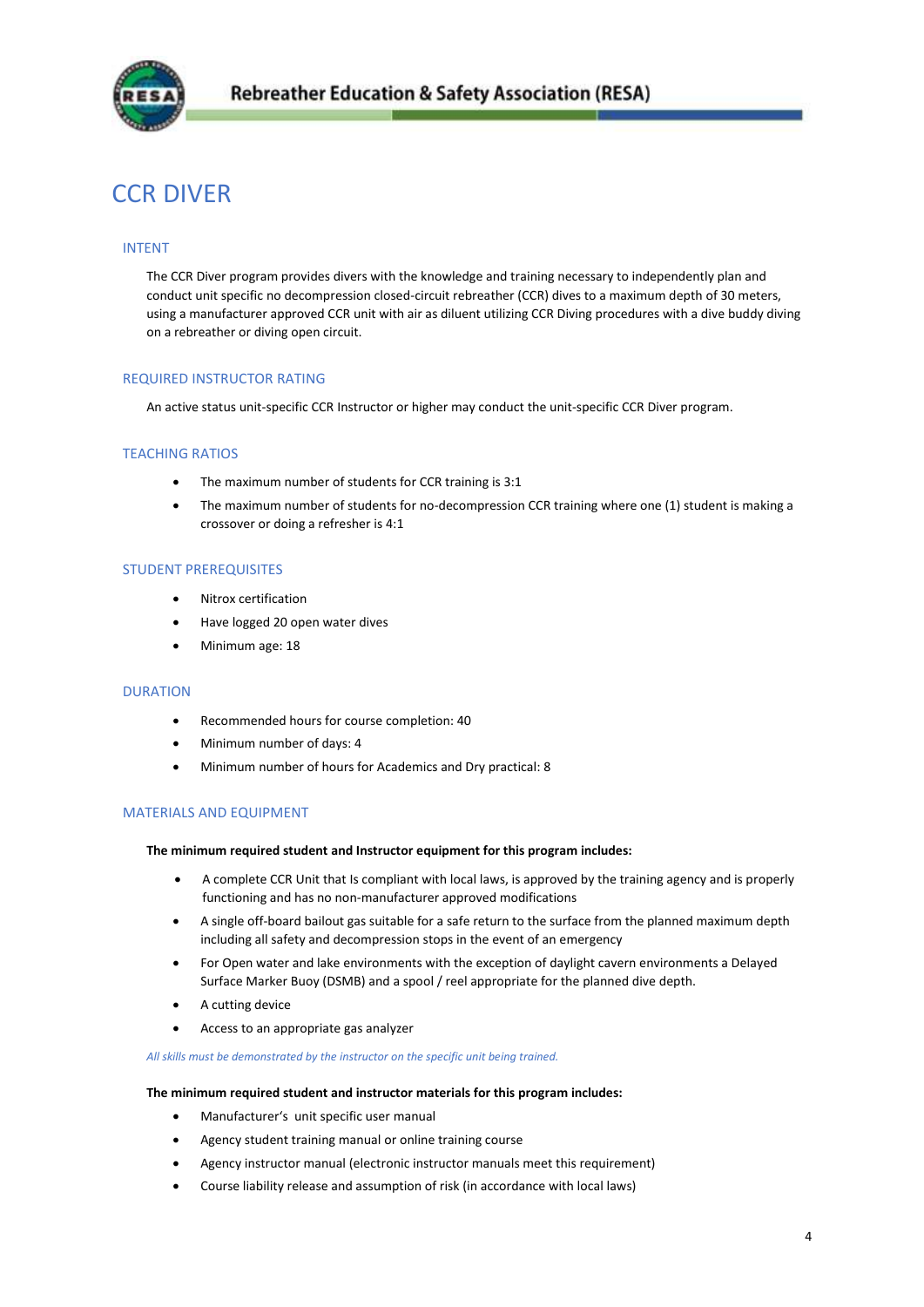

- Training agency approved medical document
- Unit specific checklist (units equipped with a built in electronic checklist, meet this requirement)
- Manufacturer's sign off sheet/course completion document

# REQUIREMENTS FOR COMPLETION

#### **Academics**

Students shall have sufficient understanding and knowledge in the following subject areas listed. They should be capable of planning dives in the typical local conditions and environment and be able to plan for typical emergency situations.

- 1. Practical mechanics of a CCR
	- Assembly and disassembly
	- Unit Specific Check list
	- Design and overview of the unit
	- Absorbent canister
	- Breathing loop
	- Manufacturer's supported add-ons: BOV, ADV, etc
- 2. Loop volume minimum / optimum
- 3. Gas Physiology
	- Oxygen risks, Hypoxia, Hyperoxia
	- Carbon dioxide (CO2) toxicity, Hypercapnia
	- Nitrogen absorption
- 4. Proper scrubber filling; in accordance with manufacturer's recommendation
	- Manufacturer's recommended scrubber medium
- 5. Electronic or Manual Systems Design and Maintenance
	- Oxygen (O2) metabolizing calculations
	- Oxygen Sensors, limitations, care and replacement regime
	- System electronics functionality and calibration procedures
- 6. Dive Tables
	- Constant partial pressure of oxygen (PPO2) theory
	- Central nervous system (CNS) and Oxygen Tolerance Unit (OTU) tracking and awareness
- 7. Dive Computers
	- Mix adjustable
	- Constant PO2
	- Decompression conservatism / Gradient factor selection
	- Oxygen (O2) integrated
- 8. Dive Planning
	- Operational planning
	- Gas consumption
	- Scrubber duration
	- Gas requirements including bailout scenarios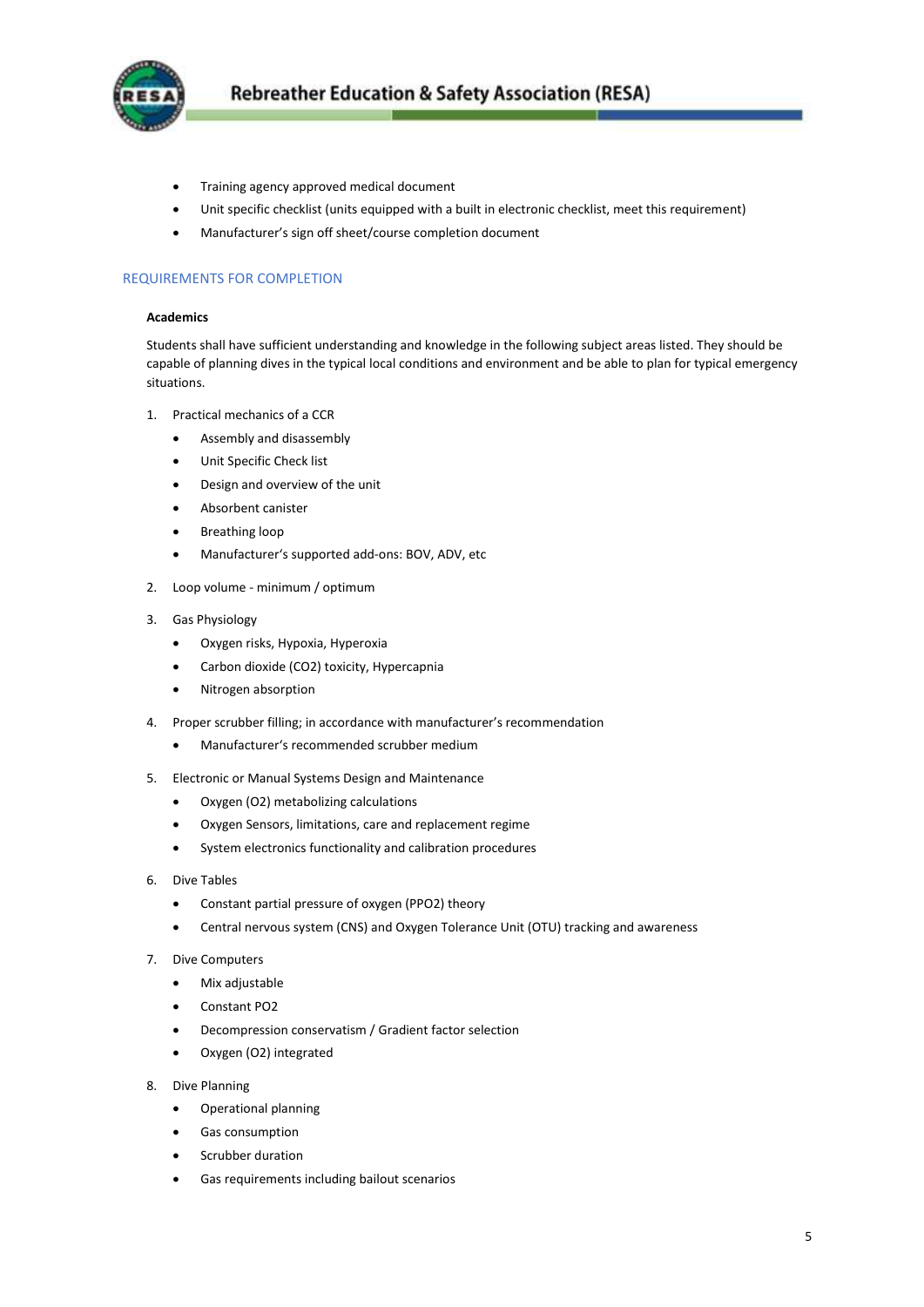

- Oxygen limitations
- Nitrogen limitations
- 9. Emergency Procedures
	- Flooded loop
	- Cell warnings
	- Battery warnings
	- Electronic failures

# **Skills**

- 1. Pre-dive checks
	- **•** Specific Unit Checklist
	- Unit build-up
	- Scrubber canister filling
	- Breathing loop check including mouthpiece one way valves and positive and negative check
- 2. Verify diluent and oxygen (O2) cylinder contents using gas analyzers
- 3. Demonstrate correct pre-dive planning procedures including
	- Limits based on system performance
	- Limits based on oxygen exposures at chosen PO2 levels
	- Limits based on nitrogen absorption at planned depth and PO2 set point
	- Appropriate selection of decompression conservatism / gradient factors for the planned dive
	- Thermal constraints
- 4. Mouthpiece familiarity skills
- 5. Stop at 3-6 meters on descent for leak bubble check
- 6. Counterlung & Over Pressure Valve adjustment, if applicable
- 7. Emergency procedures
	- **•** Practical bailout skills
	- Gas shutdowns and loss of gas
	- Broken hoses
	- Flooded absorbent canister
	- Carbon dioxide (CO2) breakthrough
	- Low oxygen drills
	- High oxygen drills
	- Flooding loop
	- Electronics and battery failure
- 8. Practice transferring to open circuit bailout
- 9. Rescue skill session as outlined by the training agency
- 10. Use of a buoyancy control system
- 11. Electronics systems monitoring for PO2 levels (SETPOINT) and setpoint switching using manual and preprogrammed methods when available.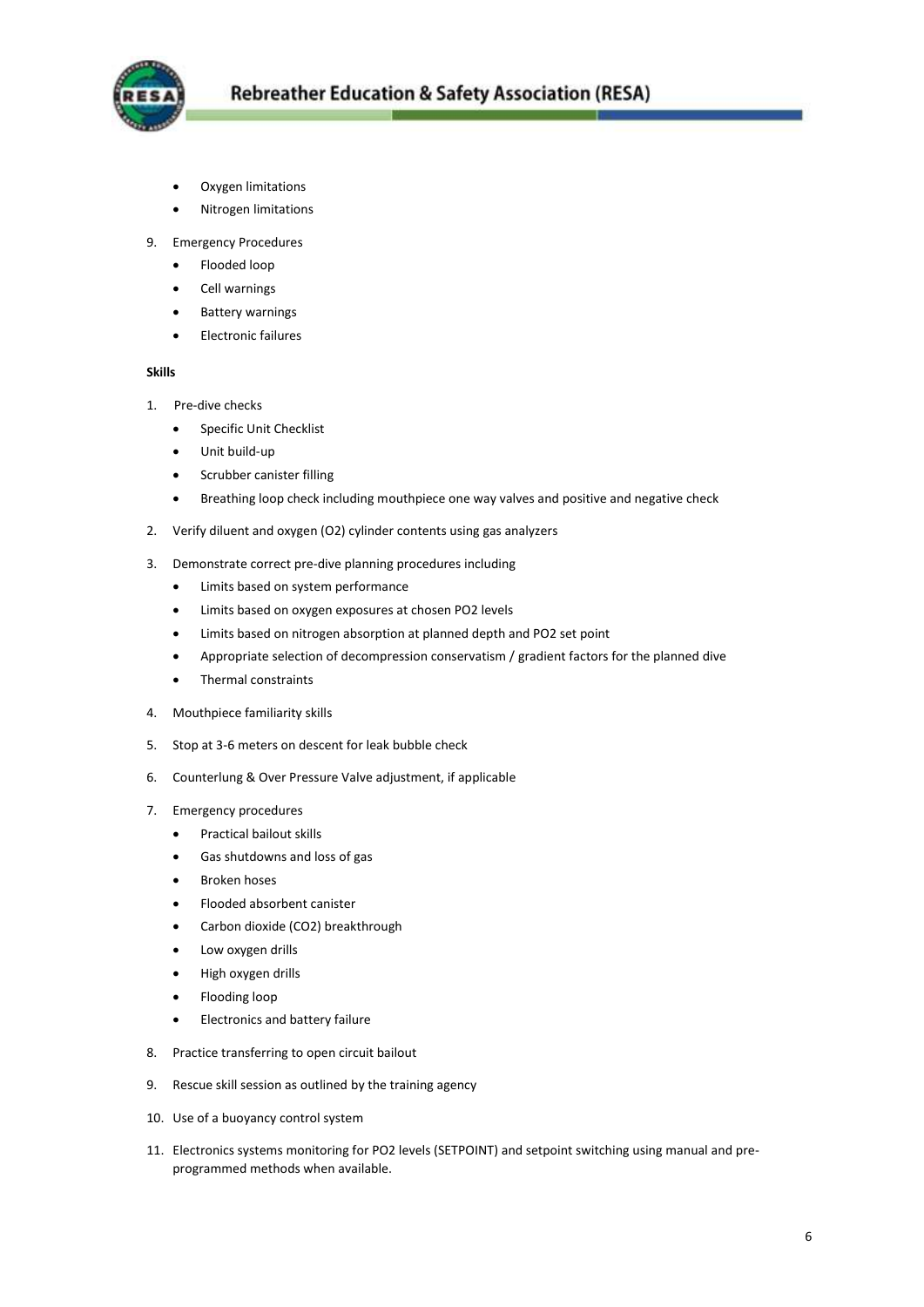

- 12. Manual PO2 control
- 13. Use and adjustment of Head Up Display(s) position/brightness/color
- 14. Use and adjustment of PO2/depth/time display(s) position/brightness/color
- 15. Use of lift bag / DSMB and reel (where relevant and applicable)
- 16. Mask removal and replacement
- 17. Proper execution of the dive within all pre-determined dive limits
- 18. Demonstration of safety stops at pre-determined depths
- 19. Constant loop volume management
- 20. Cell validation checks with appropriate use of diluent and oxygen
- 21. Post dive clean of unit
	- Mouth piece and hoses
	- Clean and disinfect unit
	- Inspect components of unit
- 22. Diver maintenance of unit
	- Cell removal and replacement
	- Mouthpiece care
	- Replacing or re-charging of batteries

# EXTRA REQUIREMENTS FOR COMPLETION

- Demonstrate an adequate level of fitness by completing a minimum of a 50m surface diver tow with both the rescuer and the victim wearing a complete CCR diving system and bailout cylinder(s) applicable to their specific program.
- Complete all academic sessions and unit specific assessments as specified in the training material of the Training Agency and the Manufacturer.
- Complete a minimum of seven (7) training dives, including confined water skill development of at least one (1) hour, and six (6) core open water training dives with a minimum run time of 30 minutes each.
- Complete at least a minimum of 420 minutes of total in-water time on the applicable CCR unit.
- Be able to independently complete a full dive plan
- Complete a final course exam as set out by the training agency and / or manufacturer with a required minimum pass rate of 80% with 100% remediation.
- When the feature is available on a rebreather, download the student's dive logs of all training dives and retain for a minimum of five years.
- If the feature is not available on a rebreather, download the dive logs from the students dive computer and retain for a minimum of five years
- Fill in and sign a course completion form confirming all academics and practical sessions have been completed

*Dive logs and student-signed course \completion form are to submitted to the manufacturer of the specific unit on request*

# DEPTH LIMITATIONS

Open Water Training Dives shall be initially shallow, progressively increasing in depth.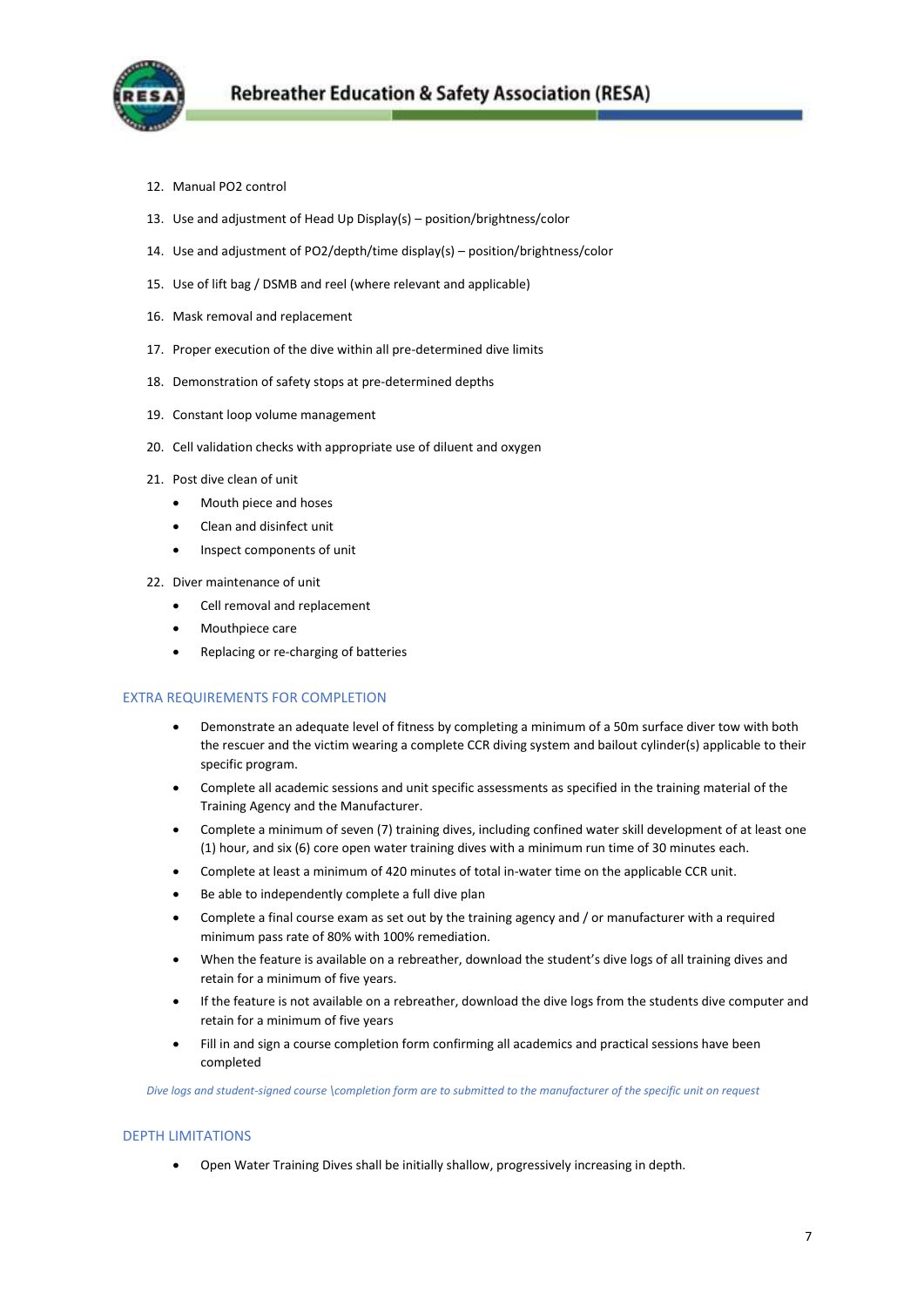

- Two (2) dives must be deeper than 20 meters for certification
- All dives must be conducted at a depth shallower than 30 meters.

#### **NOTES**

- All training dives must be planned within the no-decompression limits of the Combined Air/EAN Tables or the student's personal dive computer or computer-generated decompression profiles.
- Bailout cylinder gas is to be based on a maximum PPO2 of 1.6 at the maximum depth of the dive.
- Divers should not carry an on-board diluent gas with a ppO2 higher than 1.1 bar at the bottom.
- The maximum loop set point is 1.3 bar.

#### **Diving in an overhead environment**

- This course shall not be conducted in an overhead environment
- Subject to training agency approval certain dive sites can be deemed suitable for the CCR Diver course under the following conditions:
	- o The student must remain in the daylight zone where there is no need for the use of a dive light and
	- o never be a distance of more than 132 linear feet / 40 linear meters from the surface

#### SEQUENCE

Open Water Training Dives 1 and 2 may only be conducted after completing the equipment configuration section, the surface diver tow and all confined water sessions.

#### **CERTIFICATION**

<span id="page-7-0"></span>The unit specific CCR Diver certification entitles the holder to dive with a buddy, diving on a rebreather or diving open circuit, utilizing CCR diving procedures to make non decompression dives to depths of up to 30 meters, providing that dives are conducted in environments similar to those of the diver's training and experience.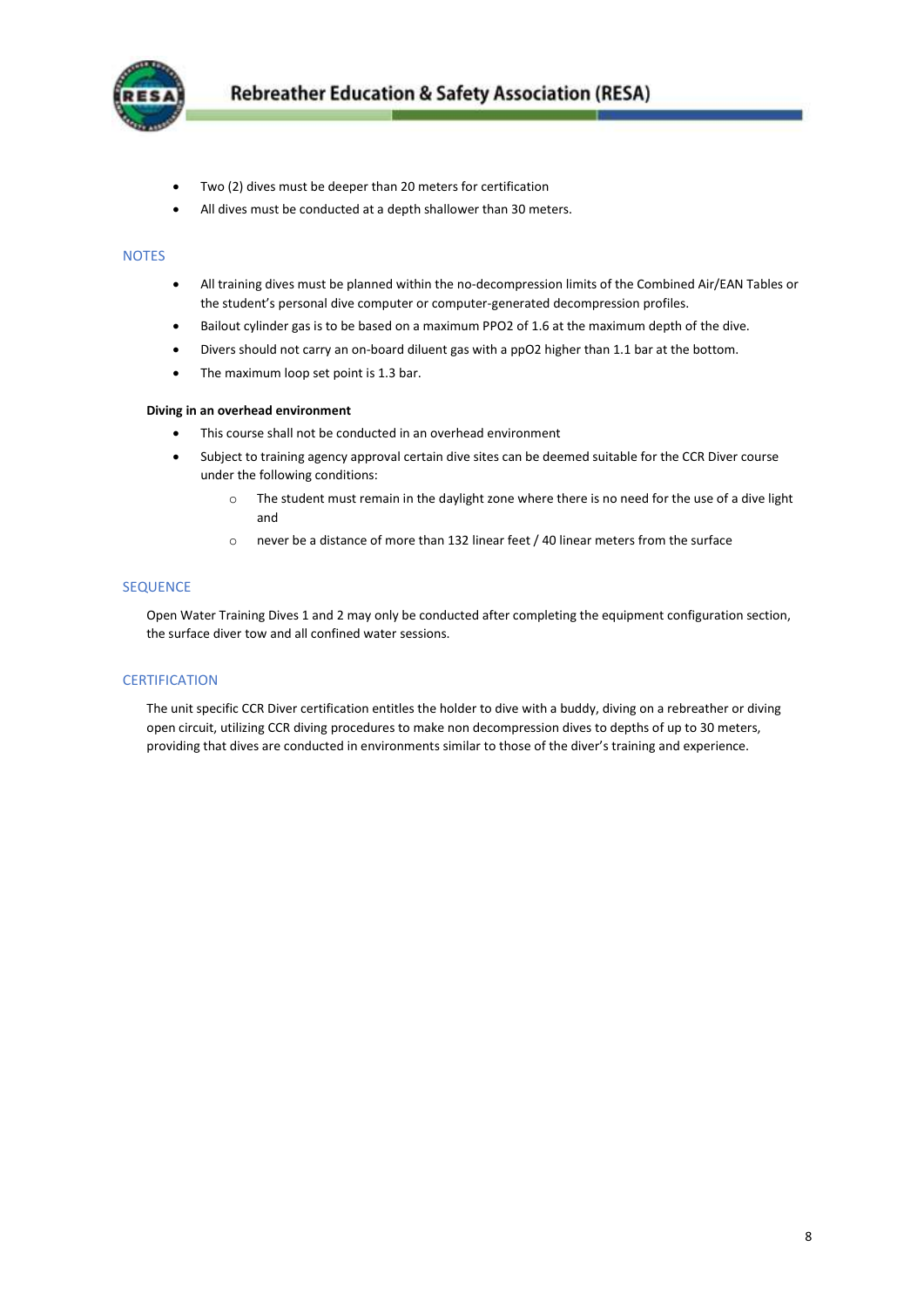

# CCR DECOMPRESSION DIVER

# INTENT

The intent of the Decompression CCR Diver program is to provide divers with the training necessary to independently plan and conduct unit specific decompression dives using air or Trimix with a minimum of 20% oxygen and a maximum of 35% Helium, to a maximum depth of 40 meters with air diluent or 45 meters with Trimix, using decompression mixtures of up to 100% oxygen and utilizing CCR diving procedures with a dive buddy diving on a rebreather or diving open circuit.

*Note: The CCR Decompression Diver with Trimix curriculum is near identical to the Air-diluent program. Air should only be used if Helium is not an option.*

# REQUIRED INSTRUCTOR RATING

An active status unit-specific Decompression CCR Instructor or higher may conduct the unit-specific Decompression CCR Diver program. The instructor must be qualified as a unit-specific CCR Trimix 45m Instructor or higher to conduct the Decompression CCR Diver program with Trimix (min 20% O2 and maximum 35% He) as diluent.

# TEACHING RATIOS

- The maximum number of students for CCR training is 3:1
- The maximum number of students for no-decompression CCR training where one (1) student is making a crossover or doing a refresher is 4:1

#### STUDENT PREREQUISITES

- An advanced level of Nitrox understanding. This is to include but not limited to the use of gases up to 100% Oxygen for decompression, tracking of CNS and OTU's, gas planning and accelerated decompression.
- Have logged 40 open water dives
- Minimum Age: 18

OR

- CCR diver with minimum 20 dives / 20 hours on the specific unit
- Minimum age: 18

#### DURATION

- Recommended hours for course completion: 40
- Minimum number of days: 4
- Minimum number of hours for Academics and Dry practical: 8

#### MATERIALS AND EQUIPMENT

#### **The minimum required student and Instructor equipment for this program includes:**

- A complete CCR Unit that Is compliant with local laws, is approved by the training agency, is properly functioning and is appropriate for bailout and accelerated decompression diving and has no nonmanufacturer approved modifications
- A single off-board bailout gas suitable for a safe return to the surface from the planned maximum depth including all safety and Decompression stops in the event of an emergency
- Backup OC/CCR computer for bailout in the event of a system failure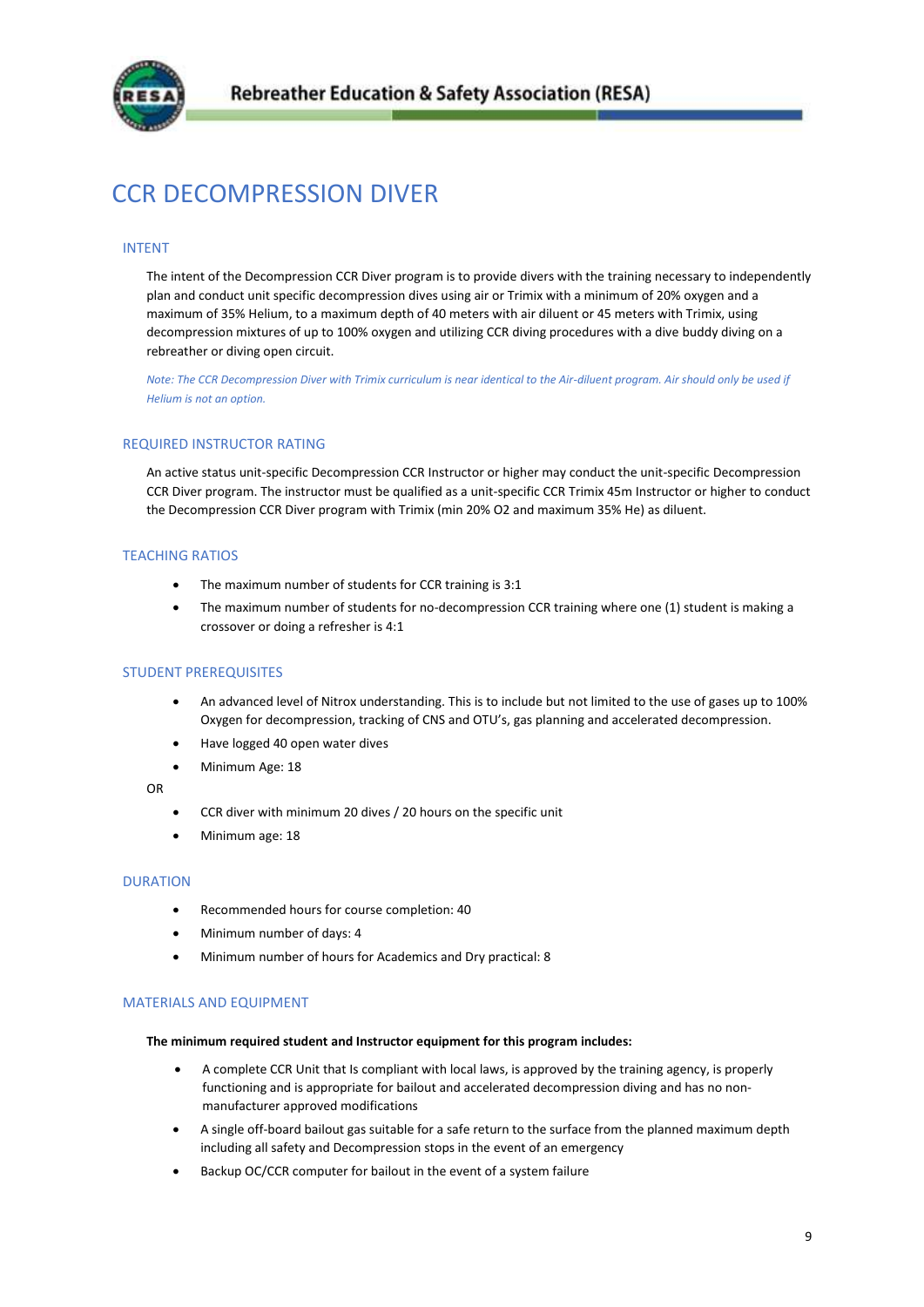

- For Open water and lake environments with the exception of daylight cavern environments a Delayed Surface Marker Buoy (DSMB) and spool / reel appropriate for the planned dive depth
- A back up Delayed Surface Marker Buoy (DSMB) and spool / reel appropriate for the planned dive depth
- A cutting device
- Access to appropriate gas analyzers

*All skills must be demonstrated by the instructor on the specific unit being trained.*

#### **The minimum required student and instructor materials for this program includes:**

- Manufacturer's unit specific user manual
- Agency student training manual or online training course
- Agency instructor manual (electronic instructor manuals meet this requirement)
- Course liability release and assumption of risk (in accordance with local laws)
- Training agency approved medical document
- Unit specific checklist (units equipped with a built in electronic checklist, meet this requirement)
- Manufacturer's sign off sheet/course completion document

# REQUIREMENTS FOR COMPLETION

#### **Academics**

Students shall have sufficient understanding and knowledge in the following subject areas listed. They should be capable of planning dives in the typical local conditions and environment and be able to plan for typical emergency situations.

- 1. Practical mechanics of a CCR
	- Assembly and disassembly
	- Unit Specific Check list
	- Design and overview of the unit
	- Absorbent canister
	- Breathing loop
	- Manufacturer's supported add-ons: BOV, ADV, etc
- 2. Loop volume minimum / optimum
- 3. Gas Physiology
	- Oxygen risks, Hypoxia, Hyperoxia
	- Carbon dioxide (CO2) toxicity, Hypercapnia
	- Nitrogen absorption
	- Advantages of Trimix with 20% Oxygen and 35% Helium
- 4. Proper scrubber filling; in accordance with manufacturer's recommendation
	- Manufacturer's recommended scrubber medium
- 5. Electronic or Manual Systems Design and Maintenance
	- Oxygen (O2) metabolizing calculations
	- Oxygen Sensors, limitations, care and replacement regime
	- System electronics functionality and calibration procedures
- 6. Dive Tables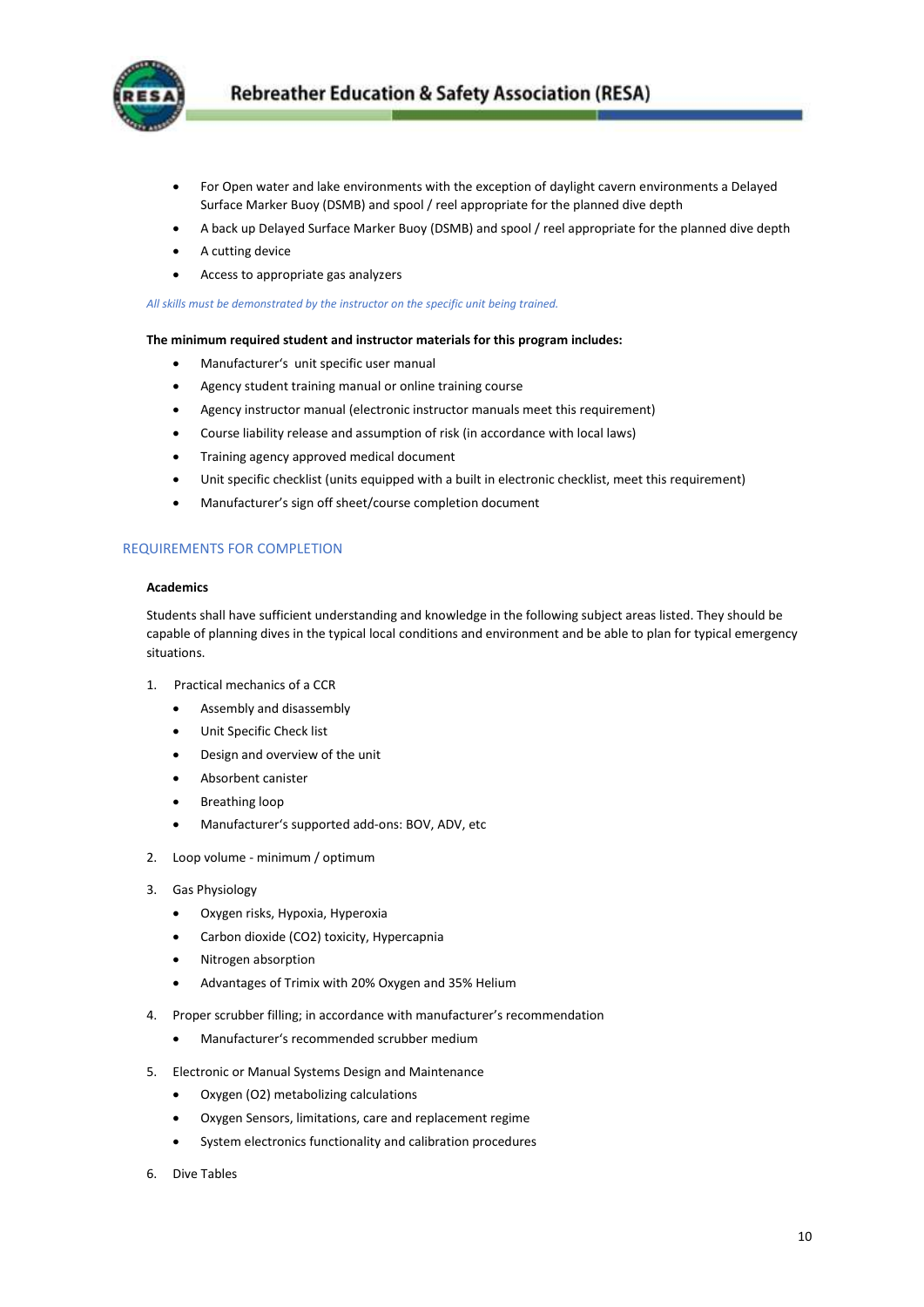

- Constant partial pressure of oxygen (PPO2) theory
- Central nervous system (CNS) and Oxygen Tolerance Unit (OTU) tracking and awareness
- 7. Dive Computers
	- Mix adjustable
	- Constant PO2
	- Decompression conservatism / Gradient factor selection
	- Oxygen (O2) integrated
- 8. Dive Planning
	- Operational planning
	- Gas consumption
	- Scrubber duration
	- Gas requirements including bailout scenarios
	- Oxygen limitations
	- Nitrogen limitations
- 9. Emergency Procedures
	- Flooded loop
	- Cell warnings
	- Battery warnings
	- Electronic failures

#### **Skills**

- 1. Pre-dive checks
	- **•** Specific Unit Checklist
	- Unit build-up
	- Scrubber canister filling
	- Breathing loop check including mouthpiece one way valves and positive and negative check
- 2. Verify diluent and oxygen (O2) cylinder contents using appropriate gas analyzers
- 3. Demonstrate correct pre-dive planning procedures including
	- Limits based on system performance
	- Limits based on oxygen exposures at chosen PO2 levels
	- Limits based on nitrogen absorption at planned depth and PO2 set point
	- Appropriate selection of decompression conservatism / gradient factors for the planned dive
	- Thermal constraints
- 4. Mouthpiece familiarity skills
- 5. Stop at 3-6 meters on descent for leak bubble check
- 6. Counterlung & Over Pressure Valve adjustment, if applicable
- 7. Emergency procedures
	- **•** Practical bailout skills
	- Gas shutdowns and loss of gas
	- Broken hoses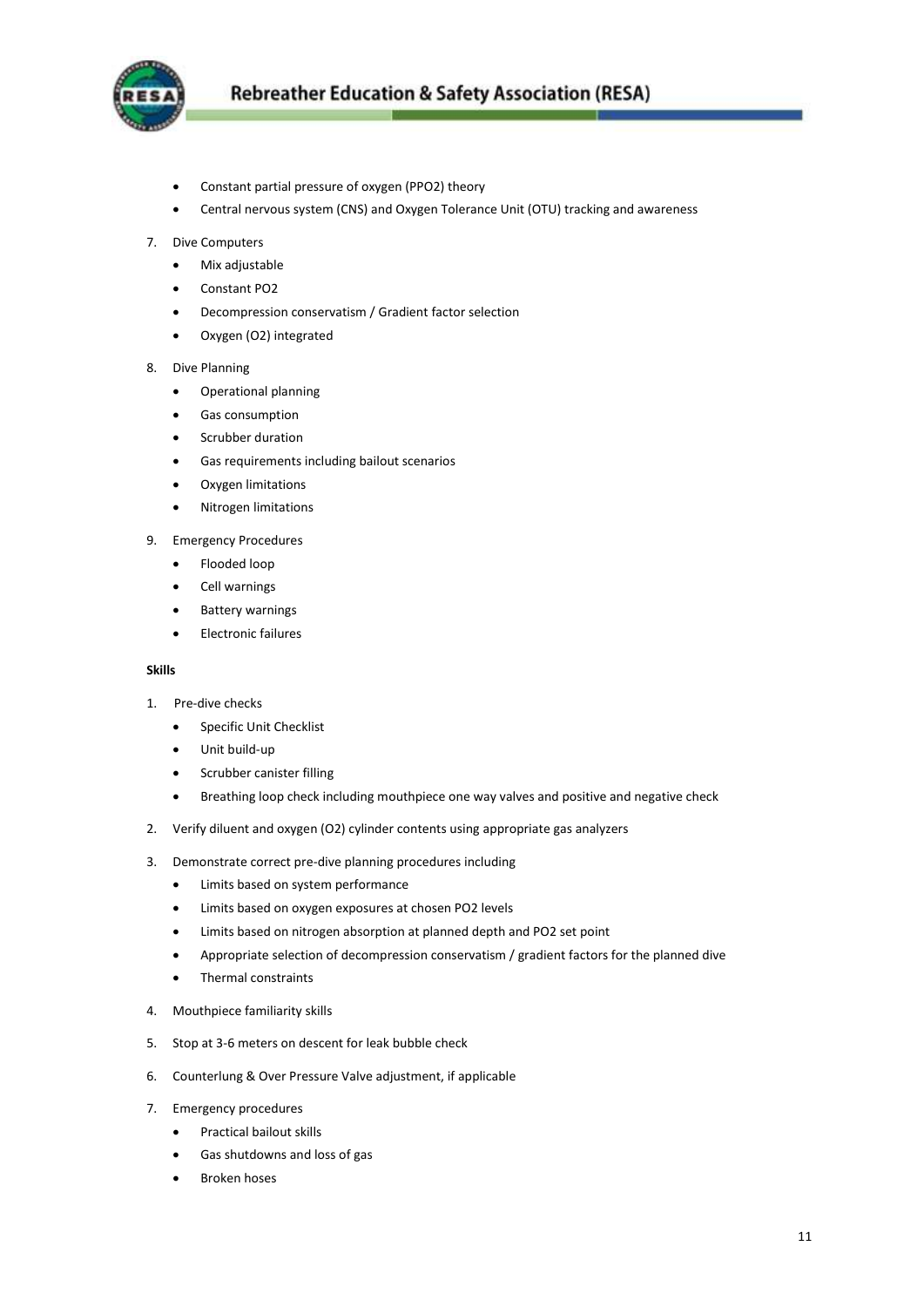

- Flooded absorbent canister
- Carbon dioxide (CO2) breakthrough
- Low oxygen drills
- High oxygen drills
- Flooding loop
- Electronics and battery failure
- 8. Practice transferring to open circuit bailout
- 9. Rescue skill session as outlined by the training agency
- 10. Use of a buoyancy control system
- 11. Electronics systems monitoring for PO2 levels (SETPOINT) and setpoint switching using manual and preprogrammed methods when available.
- 12. Manual PO2 control
- 13. Use and adjustment of Head Up Display(s) position/brightness/color
- 14. Use and adjustment of PO2/depth/time display(s) position/brightness/color
- 15. Use of lift bag / DSMB and reel (where relevant and applicable)
- 16. Mask removal and replacement
- 17. Proper execution of the dive within all pre-determined dive limits
- 18. Demonstration of safety stops at pre-determined depths
- 19. Constant loop volume management
- 20. Cell validation checks with appropriate use of diluent and oxygen
- 21. Post dive clean of unit
	- Mouth piece and hoses
	- Clean and disinfect unit
	- Inspect components of unit
- 22. Diver maintenance of unit
	- Cell removal and replacement
	- Mouthpiece care
	- Replacing or re-charging of batteries

#### **Decompression related in water skills:**

- 1. Demonstrate the ability to drop and retrieve one (1) bailout cylinder while maintaining position in the water column
- 2. Demonstrate appropriate reaction to gas hemorrhage from bailout valve, first stage, second stage or SPG
- 3. Demonstrate appropriate reaction to simulated free-flowing deco regulator
- 4. Demonstrate the ability to Buddy breathe from a decompression gas
- 5. Oxygen rebreather mode at less than six (6) meters stop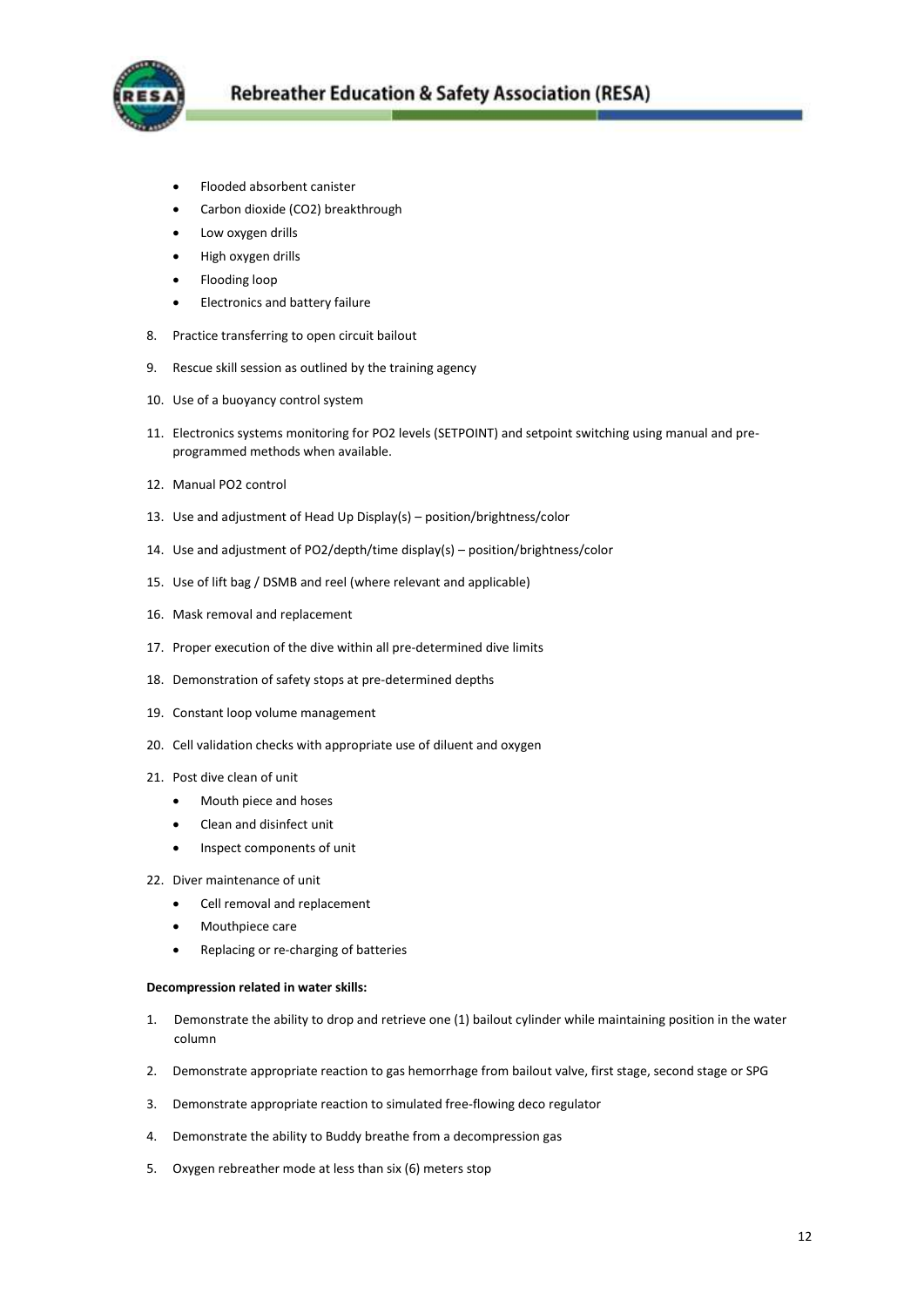

6. Complete one (1) bailout scenario at depth to include decompression obligation on open circuit

# EXTRA REQUIREMENTS FOR COMPLETION

- Demonstrate an adequate level of fitness by completing a minimum of a 50m surface diver tow with both the rescuer and the victim wearing a complete CCR diving system and bailout cylinder(s) applicable to their specific program
- Complete all academic sessions and unit specific assessments as specified in the training material of the Training Agency and the Manufacturer.
- Complete a minimum of seven (7) training dives, including confined water skill development of at least one (1) hour, and six (6) core open water training dives with a minimum run time of 30 minutes each.
- Complete at least a minimum of 420 minutes of total in-water time on the applicable CCR unit.
- Be able to independently complete a full dive plan
- Complete a final course exam as set out by the training agency and / or manufacturer with a required minimum pass rate of 80% with 100% remediation.
- When the feature is available on a rebreather, download the student's dive logs of all training dives and retain for a minimum of five years.
- If the feature is not available on a rebreather, download the dive logs from the students dive computer and retain for a minimum of five years
- Fill in and sign a course completion form confirming all academics and practical sessions have been completed

*Dive logs and student-signed course completion forms are to submitted to the manufacturer of the specific unit on request*

# DEPTH LIMITATIONS

#### **Air as diluent:**

- Open Water Training Dives shall be initially shallow , progressively increasing in depth.
- Two (2) dives must be deeper than 30 meters for certification
- All dives must be conducted at a depth shallower than 40 meters.

#### **Trimix as diluent:**

- Open Water Training Dives shall be initially shallow , progressively increasing in depth.
- Two (2) dives must be deeper than 35 meters for certification
- All dives must be conducted at a depth shallower than 45 meters.

#### **CREDIT**

- Students upgrading from CCR Diver to CCR Decompression Air Diluent Diver need to perform an evaluation dive, plus a minimum of four (4) open water divers with two (2) dives greater than 30m
- Students upgrading from CCR Diver to CCR Decompression Diver with Trimix need to perform an evaluation dive, plus a minimum of four (4) open water divers with two (2) dives greater than 35m
- Students upgrading from CCR Decompression Air diluent diver to CCR Decompression diver with Trimix need to complete a minimum of two (2) dives deeper than 35m

#### **NOTES**

- Bailout cylinder gas is to be based on a maximum PPO2 of 1.6 at the maximum depth of the dive.
- Divers should not carry an on-board diluent gas with a ppO2 higher than 1.1 bar at the bottom.
- The maximum loop set point is 1.3 bar.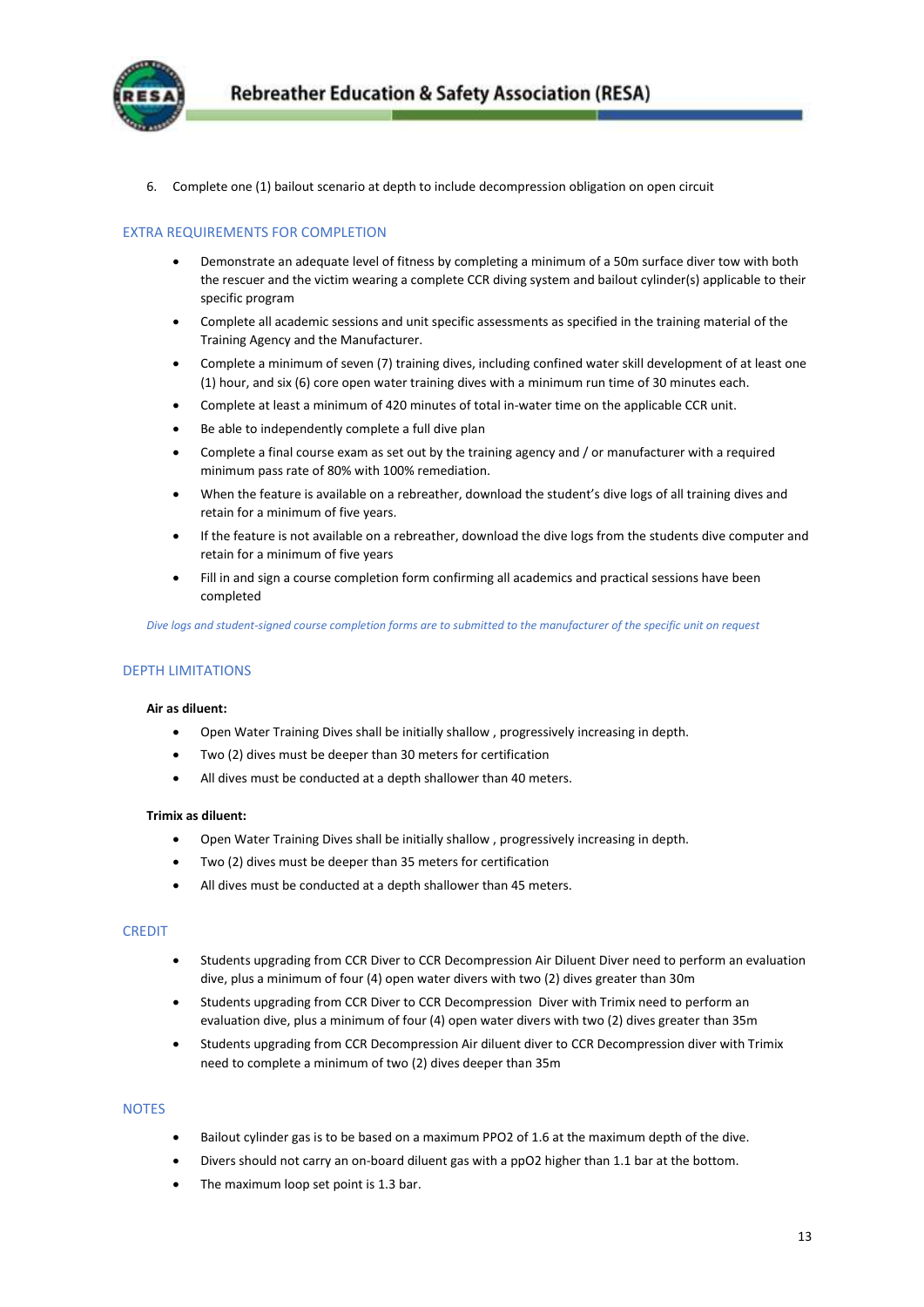

#### **Diving in an overhead environment**

- This course shall not be conducted in an overhead environment
- Subject to training agency approval certain dive sites can be deemed suitable for the CCR Decompression Diver course under the following conditions:
	- o The student must remain in the daylight zone where there is no need for the use of a dive light and
	- o never be a distance of more than 132 linear feet / 40 linear meters from the surface

#### SEQUENCE

Open Water Training Dives 1 and 2 may only be conducted after completing the equipment configuration section, the Surface Diver tow and all confined water sessions.

# **CERTIFICATION**

The unit-specific Decompression CCR Diver (with or without Trimix) certification entitles the holder to dive with a buddy, diving on a rebreather or diving open circuit, on dives utilizing CCR diving procedures to depths of up to 40m with air diluent and 45m with Trimix and requiring staged decompression stops providing that dives are conducted in environments similar to those of the diver's training and experience.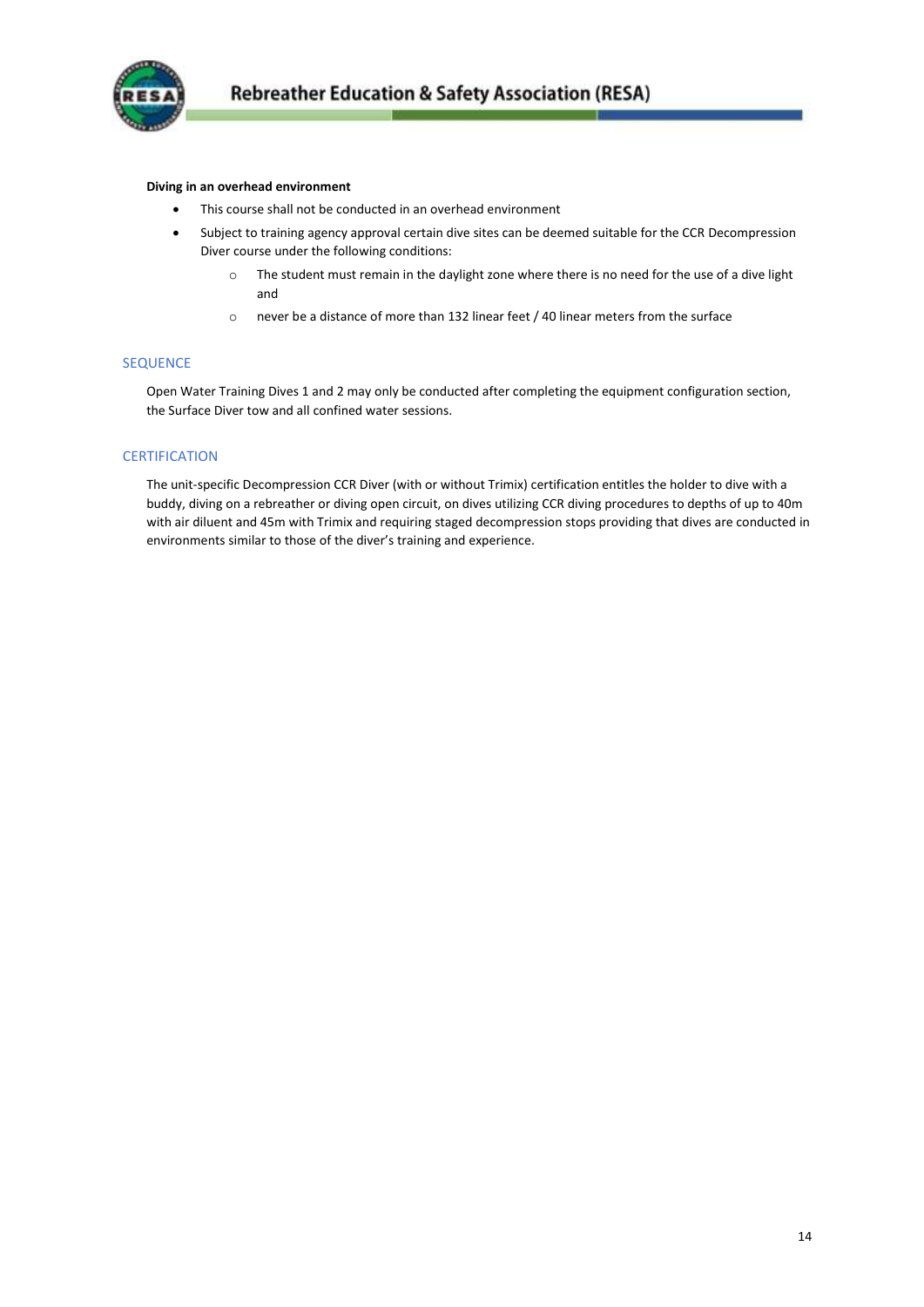

# <span id="page-14-0"></span>TRIMIX CCR DIVER 60m

#### INTENT

The intent of the CCR Trimix 60m Diving program is to provide divers with the training necessary to independently plan and conduct unit specific multiple-stop decompression dives to depths of up to 60m using trimix with a minimum of 16% oxygen and utilizing CCR diving procedures with a buddy diving on a rebreather or diving open circuit.

# REQUIRED INSTRUCTOR RATING

An active status unit specific CCR Trimix 60m Diving Instructor or higher may conduct the unit specific CCR Trimix 60m Diving program.

# TEACHING RATIOS

The maximum number of students for CCR training is 3:1

#### STUDENT PREREQUISITES

- Decompression CCR Diver
- Have logged a minimum of 50 CCR dives over a minimum of 50 hours, including at least 20 dives deeper than 30m and at least ten (10) dives requiring staged decompression.
- At least 25 dives / 25 hours are required on the specific unit.
- Minimum Age: 18

#### DURATION

- Minimum hours for course completion: 40
- Minimum number of days: 4

#### MATERIALS AND EQUIPMENT

#### **The minimum required student and Instructor equipment for this program includes:**

A complete CCR Unit that:

- Is compliant to local laws, is approved by the training agency, is properly functioning and is appropriate for bailout and accelerated decompression diving
- Has no non-manufacturer approved modifications
- Two off-board stage cylinders, one for bottom bailout, one for decompression suitable for a safe return to the surface including all safety and decompression stops in the event of an emergency
- Backup OC/CCR computer for bailout in the event of a system failure
- For Open water and lake environments with the exception of cave, a Delayed Surface Marker Buoy (DSMB) and spool / reel appropriate for the planned dive depth
- A back up Delayed Surface Marker Buoy (DSMB) and spool / reel appropriate for the planned dive depth
- Backup mask
- Cutting device
- Access to appropriate gas analyzers

*All skills must be demonstrated by the instructor on the specific unit being trained.*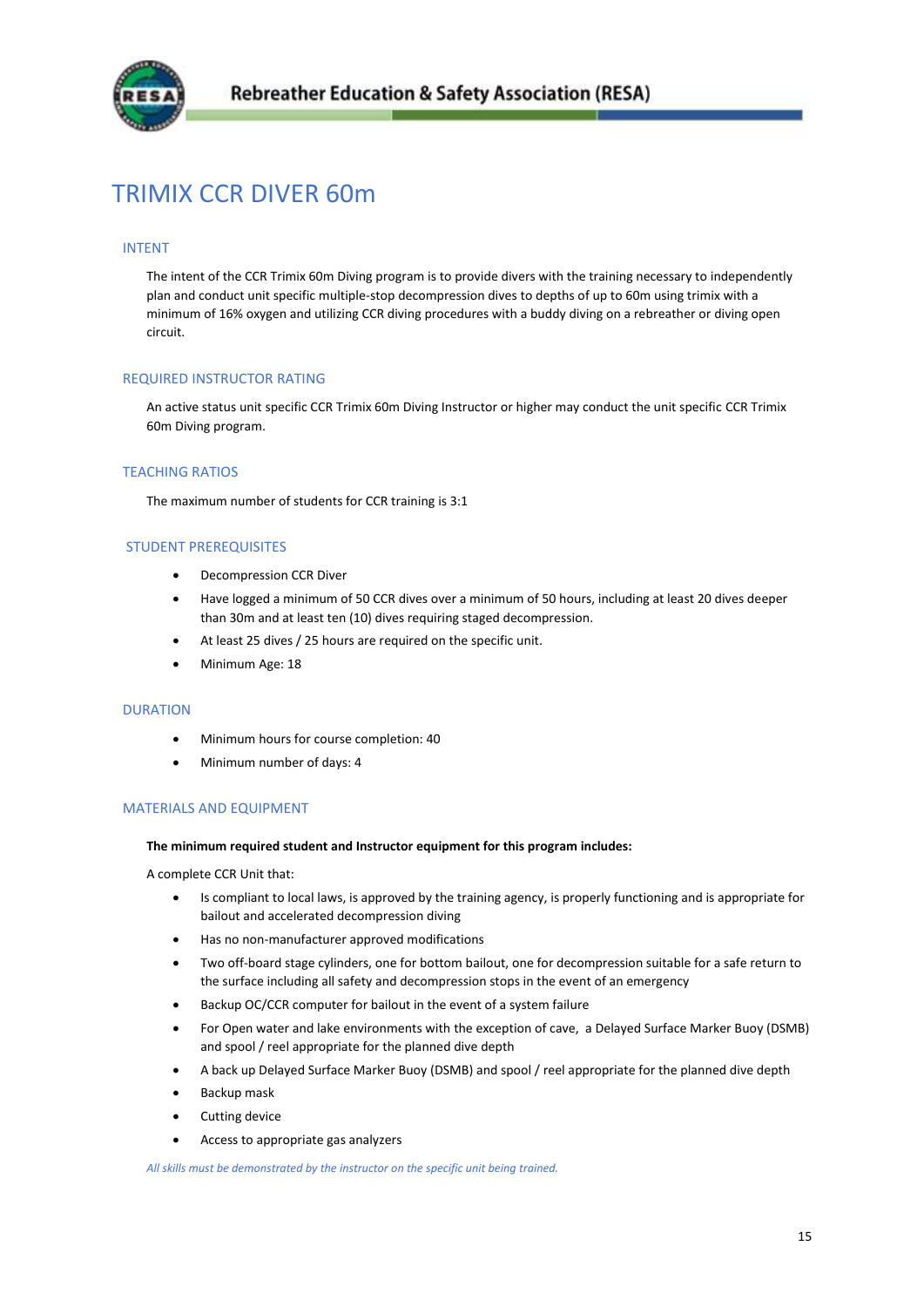

#### **The minimum required student and instructor materials for this program includes:**

- Manufacturer's unit specific user manual
- Agency student training manual or online training course
- Agency instructor manual (electronic instructor manuals meet this requirement)
- Course liability release and assumption of risk (in accordance with local laws)
- Training agency approved medical document
- Unit specific checklist (units equipped with a built in electronic checklist, meet this requirement)
- Manufacturer's sign off sheet/course completion document

# REQUIREMENTS FOR COMPLETION

# **Academics**

Students shall have sufficient understanding and knowledge in the following subject areas listed. They should be capable of planning dives in the typical local conditions and environment and be able to plan for typical emergency situations.

- 1. Gas Physiology
	- Oxygen (O2) toxicity, Hypoxia, Hyperoxia
	- Central nervous system (CNS) tracking
	- Oxygen tracking units (OTU)
	- Oxygen (O2) metabolizing calculations
	- Carbon dioxide (CO2) Toxicity, Hypercapnia
	- Nitrogen absorption
	- Equivalent narcosis depth theory
	- Helium absorption
	- HPNS
- 2. Gas mixing
- 3. Formula Work
- 4. Manually controlled closed circuit rebreathers
- 5. Dive Tables
	- Creation of custom dive tables appropriate to dive depths
	- Creation of lower percentage of oxygen (PO2) diluent to support loop flushing and bailout at depth
- 6. Dive Computers
	- Mix adjustable
	- Constant PO2
	- Decompression Conservatism / Gradient Factor selection
	- Oxygen (O2) integrated
- 7. Dive Planning
	- Operational planning
	- Scrubber Duration
	- Gas requirements including bailout scenarios
	- Gas consumption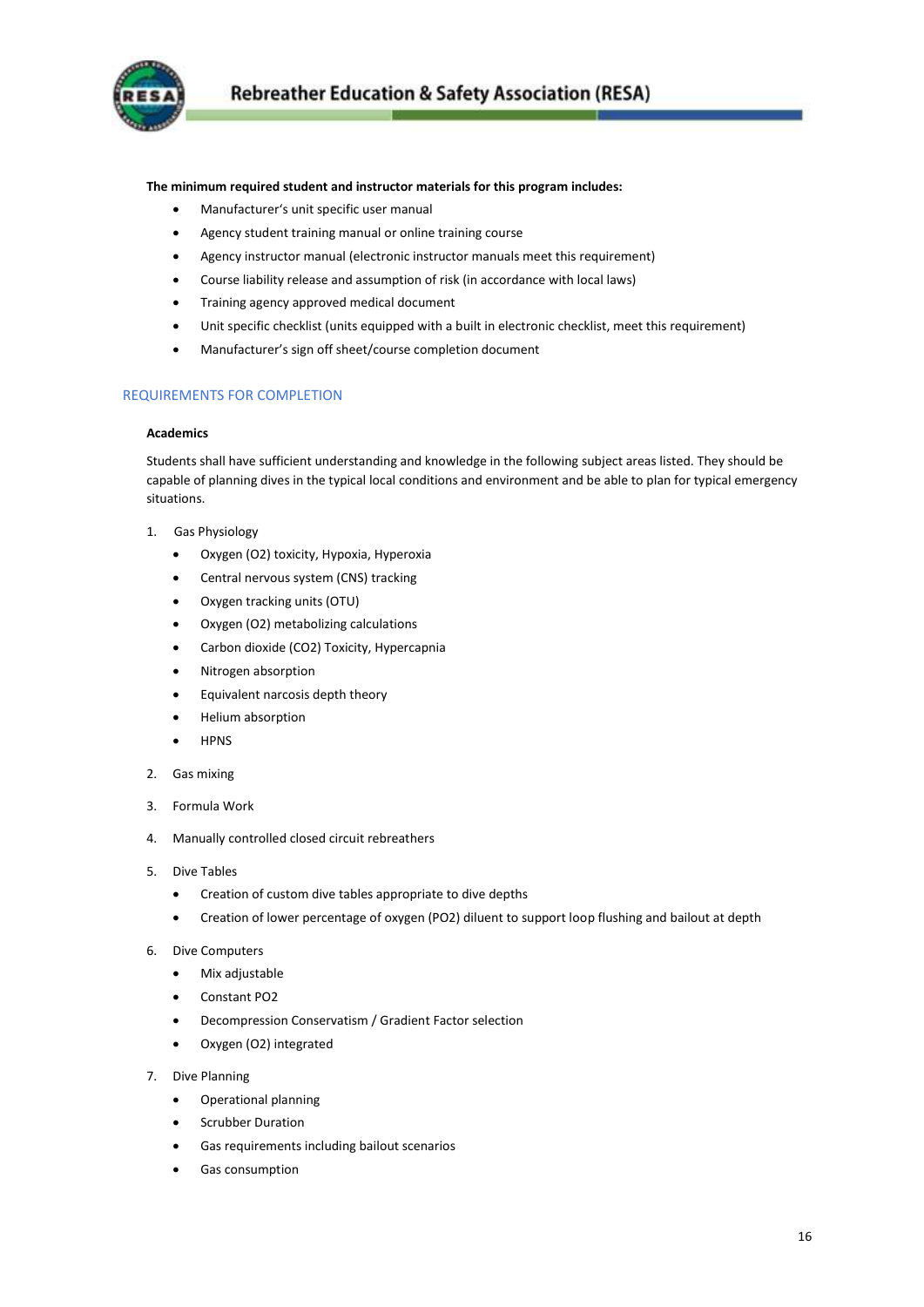

- Gas management
- 8. Decompression on a CCR
	- Oxygen limitations
	- Nitrogen limitations
	- Helium limitations
- 9. Unit Assembly
	- Loop configurations
- 10. Unit Specific Check list
- 11. Equipment Maintenance
	- Fuel cell management
	- Date stamps
	- Replacement
- 12. Additional fitted equipment and modifications
	- Auto diluent addition
	- Dual mode mouthpieces
	- Heads up display
	- Additional manual injectors
	- $\bullet$  Integrating oxygen monitors for dive computers

#### **Skills**

- 1. Pre-dive checks
	- **•** Specific Unit Checklist
	- Unit build-up
	- Scrubber canister filling
	- Breathing loop check including mouthpiece one way valves and positive and negative check
- 2. Verify diluent and oxygen (O2) cylinder contents using appropriate gas analyzers
- 3. Show good awareness of buddy and other team members through communications, proximity and team oriented dive practices
- 4. Stop at 3-6 meters on descent for leak bubble check
- 5. Demonstrate buoyancy control; ability to hover at fixed position in water column without moving hands or feet
- 6. Mask removal and replacement
- 7. Emergency procedures
	- Properly execute a recovery from a system failure and conclude the dive and decompression on open circuit gases carried
	- Properly execute a recovery from system failure and conclude the dive and decompression with the unit in manual mode
	- Gas shutdowns and loss of gas, correct choice and switching to off board gases
	- Broken hoses, catastrophic failure scenarios
	- Flooded absorbent canister
	- Cell errors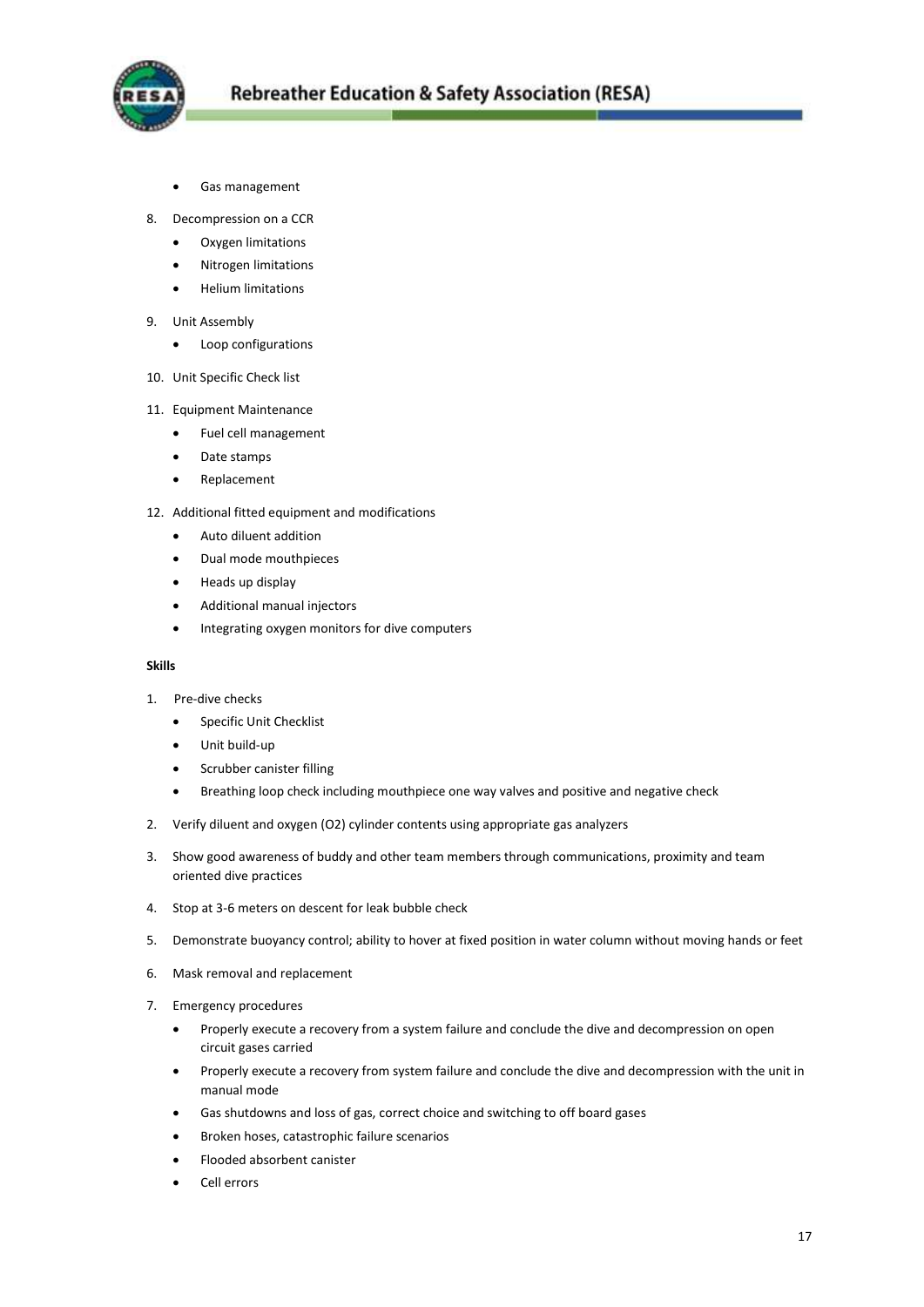

- 8. Oxygen rebreather mode in depths less than six (6) meters
- 9. Demonstrate competence managing two (2) bailout cylinders, including drop and recovery while maintaining position in the water column
- 10. Deployment of a lift bag / delayed surface marker buoy (DSMB) at depth and mid water
- 11. Simulate failed lift bag / DSMB deployment
- 12. On two (2) of the dives, demonstrate an ascent with ascent reel and lift bag and perform staged decompression
- 13. Electronics systems monitoring for PPO2 levels
- 14. Proper execution of the dive within all pre-determined dive limits
- 15. Demonstration of decompression stops at pre-determined depths
- 16. Rescue skill session as outlined by the training agency
- 17. Cell validation checks with appropriate use of diluent and oxygen
- 18. Demonstrate proper understanding and implementation of team diving procedures to conduct bailout from a depth greater than 30 meters
- 19. Demonstrate ability to plug in and share off-board gas, including sharing/swapping of off-board bailouts

#### EXTRA REQUIREMENTS FOR COMPLETION

- Demonstrate an adequate level of fitness by completing a minimum of a 50m surface diver tow with both the rescuer and the victim wearing a complete CCR diving system and bailout cylinder(s) applicable to their specific program
- Complete all academic sessions and unit specific assessments as specified in the training material of the Training Agency and the Manufacturer.
- Complete at least six (6) training dives, including one open water skill development session of at least one (1) hour, and a minimum of five (5) open water training dives, with a minimum runtime of at least 30 minutes each.
- Complete a minimum of 360 minutes of total in-water time on the applicable CCR unit.
- Be able to independently complete a full dive plan
- Complete a final course exam as set out by the training agency and / or manufacturer with a required minimum pass rate of 80% with 100% remediation.
- When the feature is available on a rebreather, download the student's dive logs of all training dives and retain for a minimum of five years.
- If the feature is not available on a rebreather, download the dive logs from the students dive computer and retain for a minimum of five years
- Fill in and sign a course completion form confirming all academics and practical sessions have been completed

*Dive logs and student signed course completion forms are to be submitted to the manufacturer of the specific unit on request*

#### DEPTH LIMITATIONS

- Open Water Training Dives shall be initially shallow, progressively increasing in depth.
- Two (2) dives should be deeper than 30 meters
- And an additional two (2) dives should be deeper than 50 meters for certification
- All dives must be conducted at a depth shallower than 60 meters.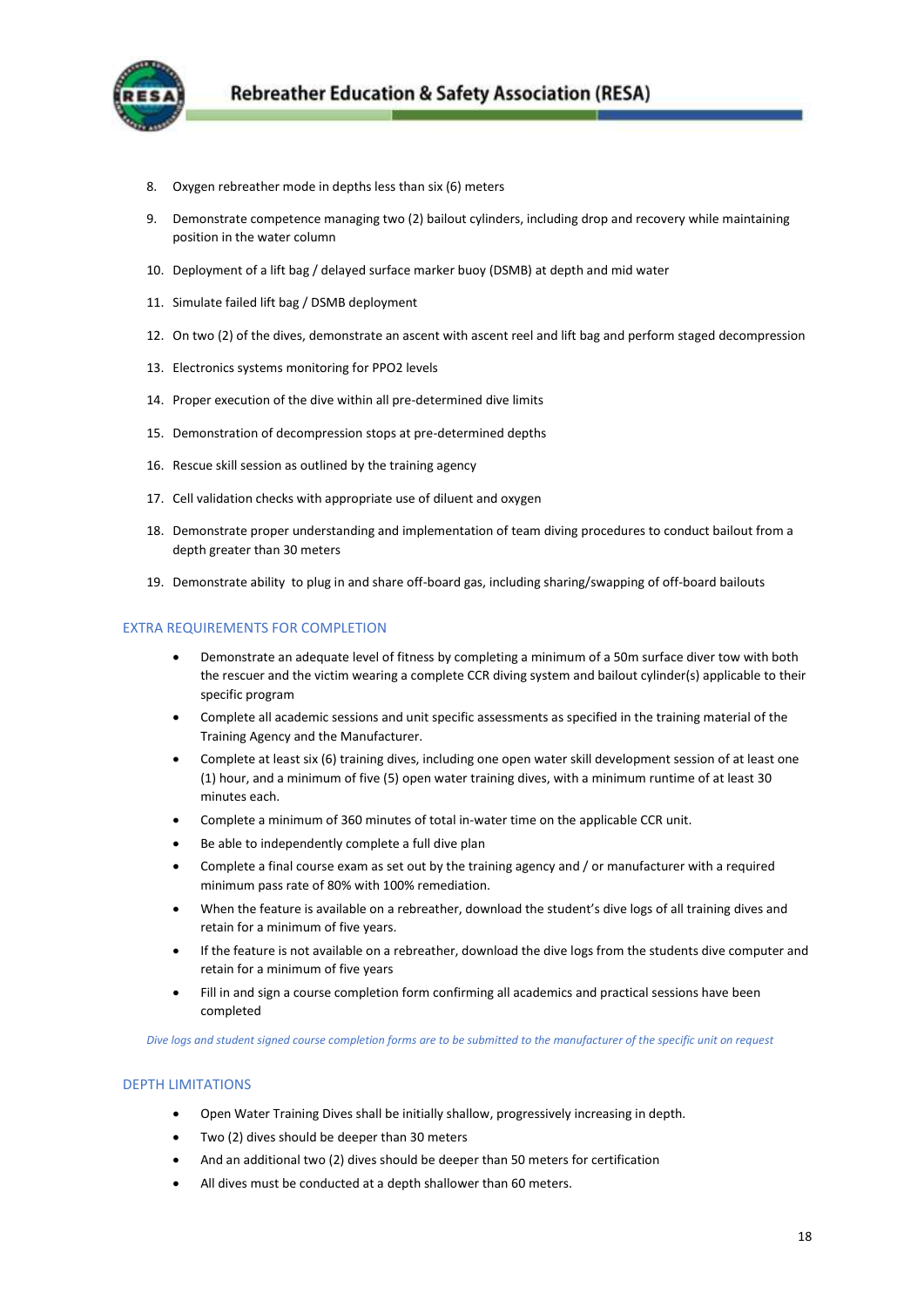

# **NOTES**

- Dives 1 and 2 must be planned within the no-decompression limits of the Combined Air/EAN Tables or the student's personal dive computer or computer-generated decompression profiles.
- The planned decompression obligation (total ascent time including all decompression stops) for training dives must not exceed 30 minutes for dives 3 and 4, and must not exceed 60 minutes for dives 5 and 6.
- At least one (1) dive must have a total run time in excess of 60 minutes.
- If environmental or water conditions make it unsafe or impractical to meet the cumulative time requirement in six (6) dives, additional training dives should be scheduled.
- Bailout cylinder gas to be based on a maximum PPO2 of 1.6 at the maximum depth of the dive.
- Divers should not carry an on-board diluent gas with a PPO2 higher than 1.2 bar at the bottom.
- The maximum loop set point is 1.3 bar.
- The maximum END for the Diluent for the bottom part of the dive, cannot be greater than 30m

#### **Diving in an overhead environment**

- All skills must be demonstrated in an open water environment prior to entering the overhead environment
- The Instructor must be an active status overhead instructor for the particular environment
- The Diver must hold the user level overhead certification for the particular environment

# SEQUENCE

Open Water Training Dive 2 may only be conducted after completing the surface diver tow and all the open water skill development session.

# **CERTIFICATION**

<span id="page-18-0"></span>The unit-specific CCR Trimix 60m Diving certification entitles the holder to dive autonomously with a buddy, diving on a rebreather or diving open circuit, on dives using Trimix with a minimum of 16% oxygen, utilizing CCR procedures to depths of 60m, and requiring unlimited staged decompression stops with a maximum of two bail out gas mixtures, providing that dives are conducted in environments similar to those of the diver's training and experience.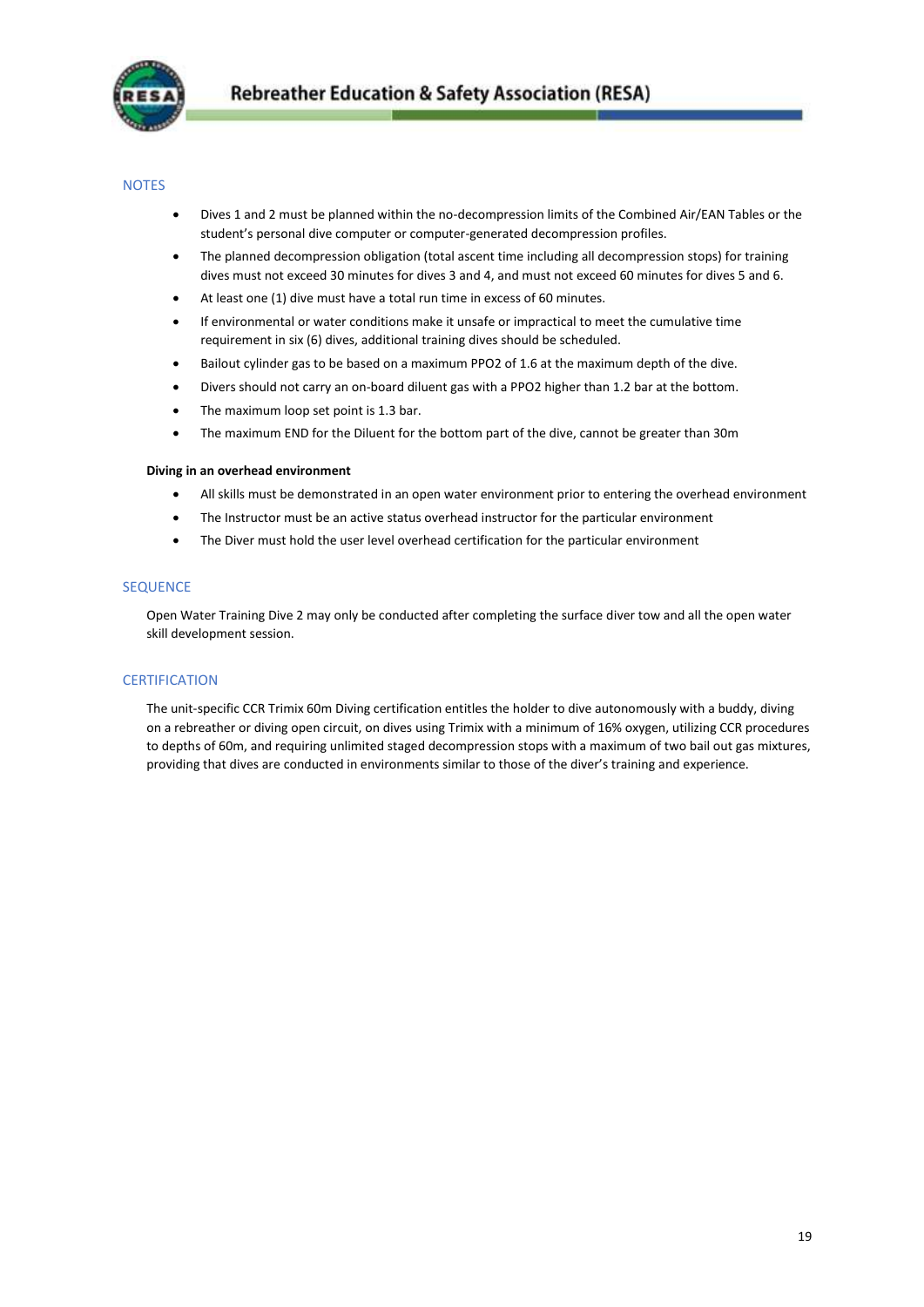

# TRIMIX CCR DIVER 100m

#### INTENT

The intent of the CCR Trimix 100m Diving program is to provide divers with the training necessary to independently plan and conduct unit specific staged decompression dives to depths of up to 100m using hypoxic Trimix mixtures and utilizing CCR diving procedures with a buddy diving on a rebreather or diving open circuit.

#### REQUIRED INSTRUCTOR RATING

An active status unit-specific CCR Trimix 100m instructor or higher may conduct the unit-specific CCR Trimix 100m program.

# STUDENT PREREQUISITES

- CCR Trimix 60m Diving certification or equivalent.
- Have logged a minimum of 100 CCR dives over a minimum of 100 hours, including at least 30 dives deeper than 30m, at least ten (10) dives deeper than 50m and at least 20 dives requiring staged decompression.
- At least 50 dives / 50 hours are required on the specific unit.
- Minimum Age: 18

# TEACHING RATIOS

• The maximum number of students for CCR training is 3:1

#### DURATION

Recommended hours for course completion: 30

#### MATERIALS AND EQUIPMENT

#### **The minimum required student and Instructor equipment for this program includes:**

A complete CCR Unit that:

- Is compliant to local laws, is approved by the training agency, is properly functioning and is appropriate for bailout and accelerated decompression diving
- Has no non-manufacturer approved modifications
- Three (3) bailout stage cylinders, one for bottom bailout, all with 1-2 meter hose second-stage and SPG, low-pressure inflator hose or quick-connect compatible with the unit if applicable, Oxygen cleaned as required
- Backup OC/CCR computer for bailout in the event of a system failure
- Delayed Surface Marker Buoy (DSMB) and spool / reel appropriate for the planned dive depth
- A back up Delayed Surface Marker Buoy (DSMB) and spool / reel appropriate for the planned dive depth
- Backup mask
- Cutting devices
- Emergency spool
- Access to emergency decompression gas, by team sharing, staging, or from support divers
- Access to appropriate gas analyzers

*All skills must be demonstrated by the instructor on the specific unit being trained.*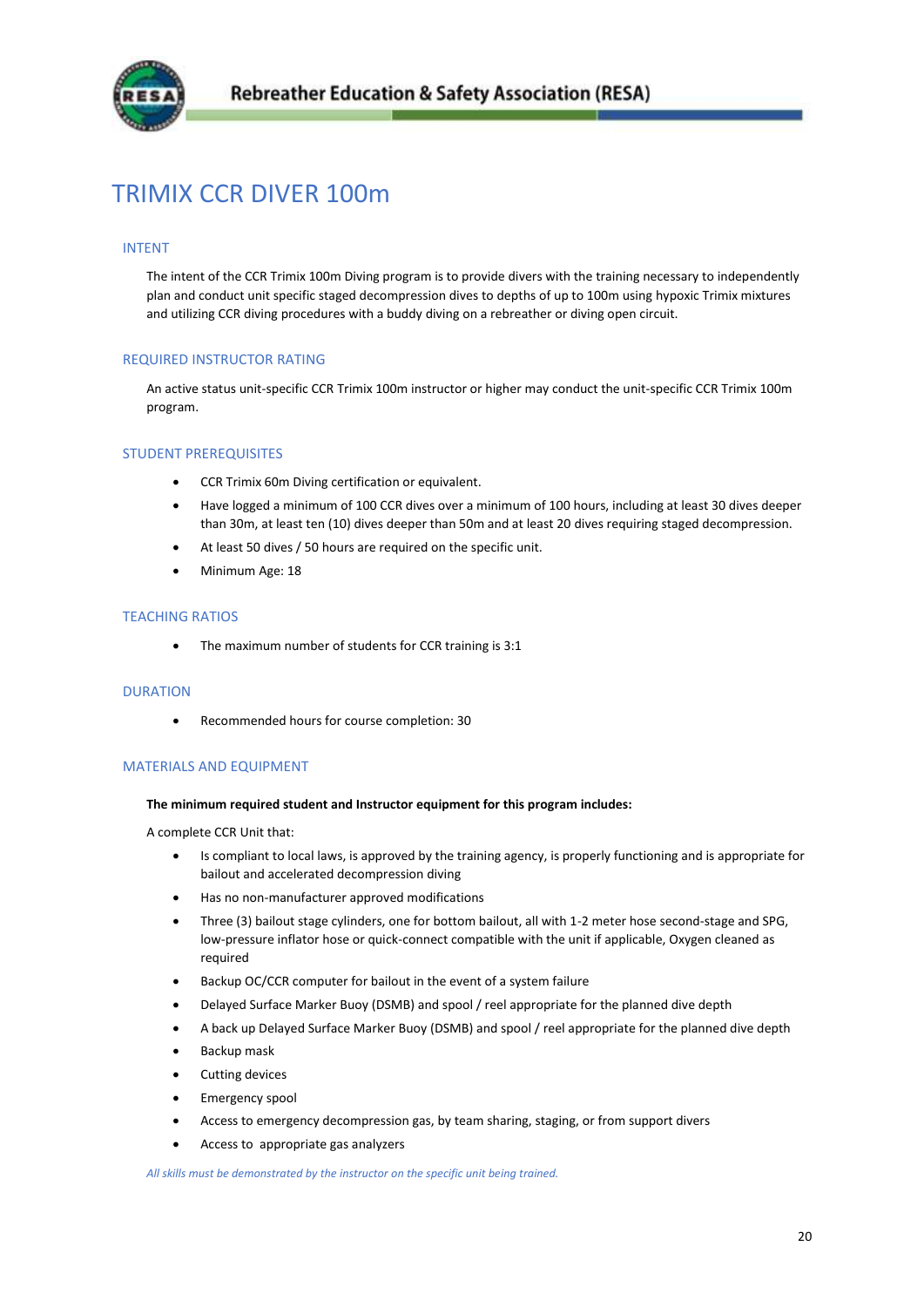

#### **The minimum required student and instructor materials for this program includes:**

- Manufacturer's unit specific user manual
- Agency student training manual or online training course
- Agency instructor manual (electronic instructor manuals meet this requirement)
- Course liability release and assumption of risk (in accordance with local laws)
- Training agency approved medical document
- Unit specific checklist (units equipped with a built in electronic checklist, meet this requirement)

# REQUIREMENTS FOR COMPLETION

#### **Academics**

Students shall have sufficient understanding and knowledge in the following subject areas listed. They should be capable of planning dives in the typical local conditions and environment and be able to plan for typical emergency situations.

- 1. Gas Physiology
	- Oxygen (O2) toxicity, Hypoxia, Hyperoxia
	- Oxygen (O2) metabolizing calculations
	- Central nervous system (CNS) tracking
	- Oxygen tracking units (OTU)
	- Carbon dioxide (CO2) toxicity, Hypercapnia
	- Nitrogen absorption
	- Equivalent narcosis depth theory
	- **•** Helium absorption
	- HPNS
- 2. Gas mixing
- 3. Formula Work
- 4. Manually controlled closed circuit rebreathers
- 5. Dive Tables
	- Creation of custom dive tables appropriate to dive depths
	- Creation of lower percentage of oxygen (PO2) diluent to support loop flushing and bailout at depth
- 6. Dive Computers
	- Mix adjustable
	- Constant partial pressure of oxygen (PPO2)
	- Decompression Conservatism / Gradient Factor selection
	- Oxygen (O2) integrated
- 7. Dive Planning
	- Operational planning
	- Scrubber Duration
	- Gas requirements including bailout scenarios
	- Gas management
	- Gas consumption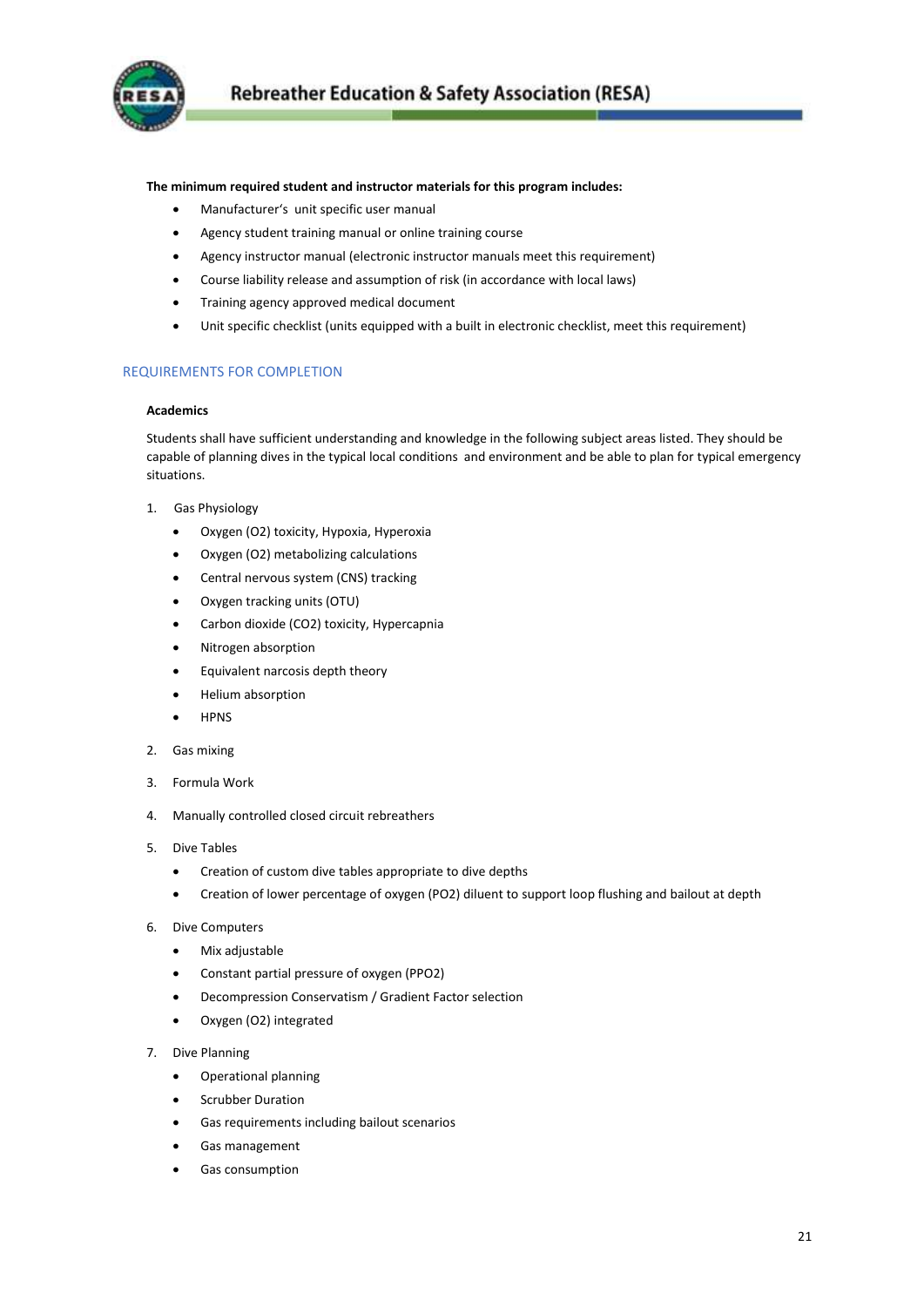

- 8. Decompression on a CCR
	- Oxygen limitations
	- Nitrogen limitations
	- Helium limitations
- 9. Unit Assembly
	- Loop configurations
- 10. Unit Specific Check list
- 11. Equipment Maintenance
	- Oxygen Sensor management
	- Date stamps
	- Replacement
- 12. Additional fitted equipment and modifications
	- Auto diluent addition
	- Dual mode mouthpieces
	- Heads up display
	- Additional manual injectors
	- $\bullet$  Integrating oxygen monitors for dive computers

#### **Skills**

- 1. Pre-dive checks
	- **•** Specific Unit Checklist
	- Unit build-up
	- Breathing loop check including mouthpiece one way valves and positive and negative check
	- Verify diluent and oxygen (O2) cylinder contents using appropriate gas analyzers
	- Positive and negative check
- 2. Show good awareness of buddy and other team members through communications, proximity and team oriented dive practices
- 3. Stop at 3-6 meters on descent for leak bubble check
- 4. Demonstrate buoyancy control; ability to hover at fixed position in water column without moving hands or feet
- 5. Mask removal and replacement
- 6. Emergency Procedures
- 7. Properly execute a recovery from a system failure and conclude the dive and decompression on open circuit gases carried
- 8. Properly execute a recovery from a system failure and conclude the dive and decompression with the unit in manual mode
- 9. Gas shutdowns and loss of gas, correct choice and switching to off board gases
- 10. Broken hoses, disaster scenarios
- 11. Flooded absorbent canister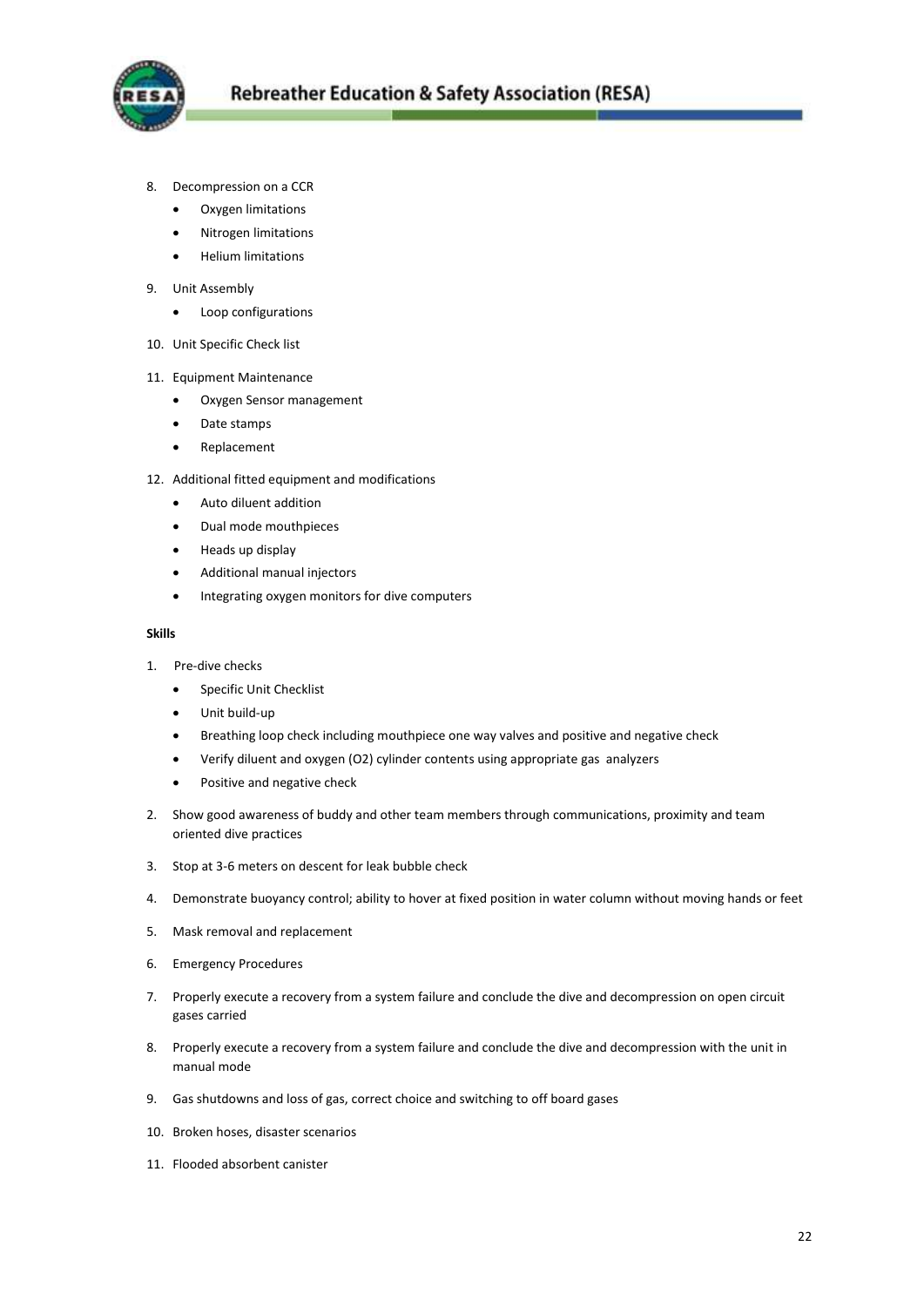

- 12. Cell errors
- 13. Oxygen rebreather mode in depths less than six (6) meters
- 14. Manually control CCR Unit for one full dive including all decompression stops
- 15. Demonstrate competence managing three (3) bailout cylinders, including drop and recovery while maintaining position in the water column
- 16. Demonstrate proper understanding and implementation of team bailout procedures and conduct a team bailout from a depth greater than 40 meters
- 17. Demonstrate ability as a team to plug in and share off-board gas, including team sharing/swapping of off-board bailouts
- 18. On two (2) of the dives, demonstrate an ascent with ascent reel and lift bag and perform staged decompression
- 19. Proper execution of the dive within all pre-determined dive limits
- 20. Ability to manage multiple failures in adverse conditions
- 21. Rescue skill session as outlined by the training agency
- 22. Cell validation check
- 23. Demonstrate of surface support/support divers in dealing with bailout scenarios

#### EXTRA REQUIREMENTS FOR COMPLETION

- Demonstrate an adequate level of fitness by completing a minimum of a 50m surface diver tow with both the rescuer and the victim wearing a complete CCR diving system and bailout cylinder(s) applicable to their specific program
- Complete all academic sessions and unit specific assessments as specified in the training material of the Training Agency and the Manufacturer.
- Complete at least six (6) training dives, including one open water skill development session of at least one (1) hour, and a minimum of five (5) open water training dives, with a minimum runtime of at least 30 minutes each.
- Complete a minimum of 360 minutes of total in-water time on the applicable CCR unit.
- Be able to independently complete a full dive plan
- Complete a final course exam as set out by the training agency and / or manufacturer with a required minimum pass rate of 80% with 100% remediation.
- When the feature is available on a rebreather, download the student's dive logs of all training dives and retain for a minimum of five years.
- If the feature is not available on a rebreather, download the dive logs from the students dive computer and retain for a minimum of five years
- Fill in and sign a course completion form confirming all academics and practical sessions have been completed

*Dive logs and student signed course completion forms are to be submitted to the manufacturer of the specific unit on request*

#### DEPTH LIMITATIONS

- Open Water Training Dives shall be initially shallow, progressively increasing in depth
- Two (2) dives should be deeper than 40 meters
- And an additional two (2) dives should be deeper than 70 meters for certification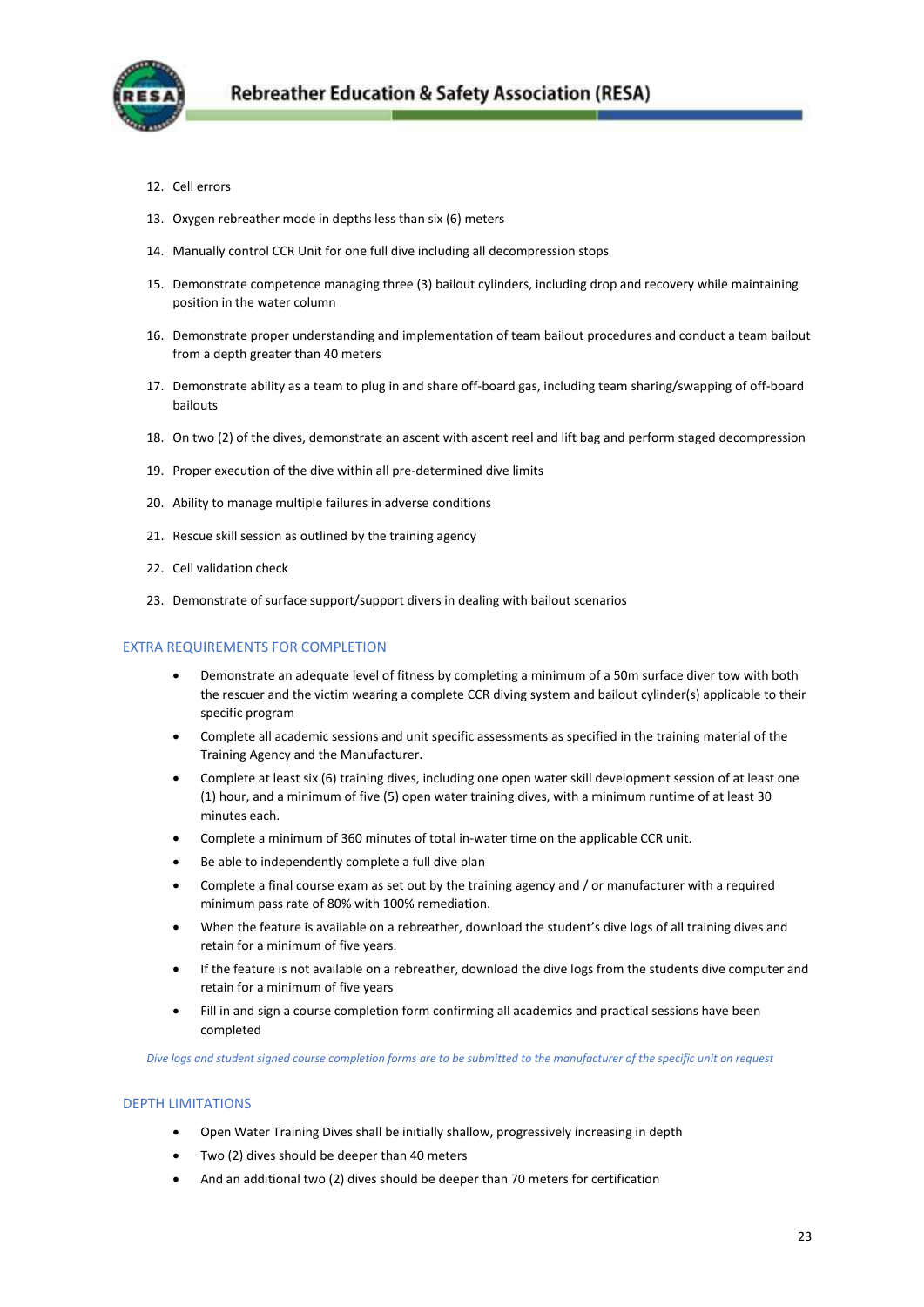

All dives must be conducted at a depth shallower than 100 meters.

*Local rules or regulations may dictate the maximum depth permitted. If so, the local rules would supercede any other standards.*

#### **NOTES**

- Dives 1 must be planned within the no-decompression limits of the Combined Air/EAN Tables or the student's personal dive computer or computer-generated decompression profiles.
- The primary planned decompression obligation (total time of all decompression stops including deep stops, if used) for training dives must not exceed 30 minutes for dives 2, 3 and 4, and 60 minutes for dives 5 and 6.
- At least one (1) dive must have a total run time in excess of 60 minutes.
- If environmental or water conditions make it unsafe or impractical to meet the cumulative time requirement in six (6) dives, additional training dives should be scheduled.
- Bailout cylinder gas to be based on a maximum PPO2 of 1.6 at the maximum depth of the dive.
- Divers should not carry an on-board diluent gas with a PPO2 higher than 1.1 bar at the bottom.
- The maximum loop set point is 1.3 bar.
- The maximum END for the Diluent for the bottom part of the dive, cannot be greater than 30m
- Preliminary dives 1 and 2 must have a minimum run time of 30 minutes.

#### **Diving in an overhead environment**

- All skills must be demonstrated in an open water environment prior to entering the overhead environment
- The Instructor must be an active status overhead instructor for the particular environment
- The Diver must hold the user level overhead certification for the particular environment

#### **SEQUENCE**

Open Water Training Dives 2 may only be conducted after completing the surface diver tow and the open water skill development session.

#### **CERTIFICATION**

<span id="page-23-0"></span>The unit-specific CCR Trimix 100m Diver certification entitles the holder to dive autonomously with a buddy, diving on a rebreather or diving open circuit, on dives using Hypoxic Trimix and utilizing CCR procedures to depths of 100m, providing that dives are conducted in environments similar to those of the diver's training and experience.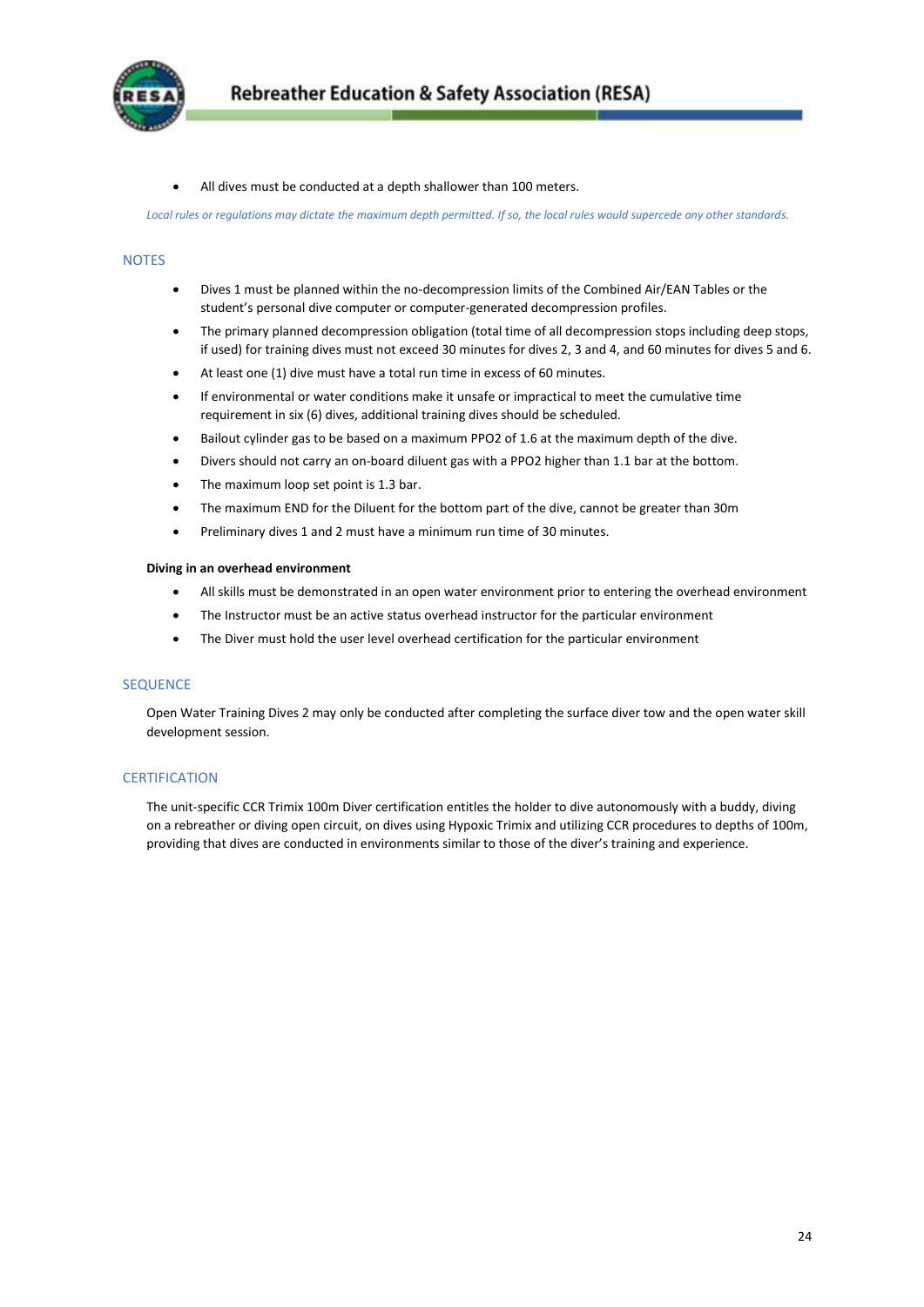

# CCR DIVER CROSSOVER

# INTENT

The intent of the program is to provide divers already certified on a unit with additional unit specific training to get certified on an additional unit, following RESA minimum training standards.

# REQUIRED INSTRUCTOR RATING

An active status unit specific CCR instructor at the level the candidate is crossing over for

#### ADMINISTRATIVE REQUIREMENTS

- Course liability release and assumption of risk (in accordance with local laws)
- Health screening document
- Anything else as required by the Training Agency or manufacturer

# STUDENT PREREQUISITES

- Be certified as a CCR Diver or Decompression CCR Diver from a RESA recognized training agency
- Show proof of 10 logged CCR dives in the last 12 months
- Minimum age 18 years

# **NOTES**

- Crossover is not allowed for certifications on SCR or PSCR, or for CCR certifications that only allow a lesser dive depth: in all these cases a full course is mandatory
- Crossover applies to rebreathers of different brand/manufacturers
- Crossovers between similar units of the same brand/manufacturer may require an upgrade course as specified by the manufacturer

#### MATERIALS AND EQUIPMENT

As specified in the specific diver level course standard

#### **DURATION**

- Recommended hours for course completion: 16 to 24
- The number of classes, hours and sessions per day are set by the training agency.

# REQUIREMENTS FOR COMPLETION

#### **The crossover course will include:**

- CCR assembly workshop.
- A water skills evaluation in a confined skill session. All skills from the level the candidate is crossing over at must be demonstrated successfully prior to open water dives.
- Complete a minimum of 4 open water dives and a total accumulated dive time of minimum 240 minutes, demonstrating proficiency in all skills from the level the diver is crossing over at
- Complete a final exam with a passing score as specified by the Training Agency and the Manufacturer.